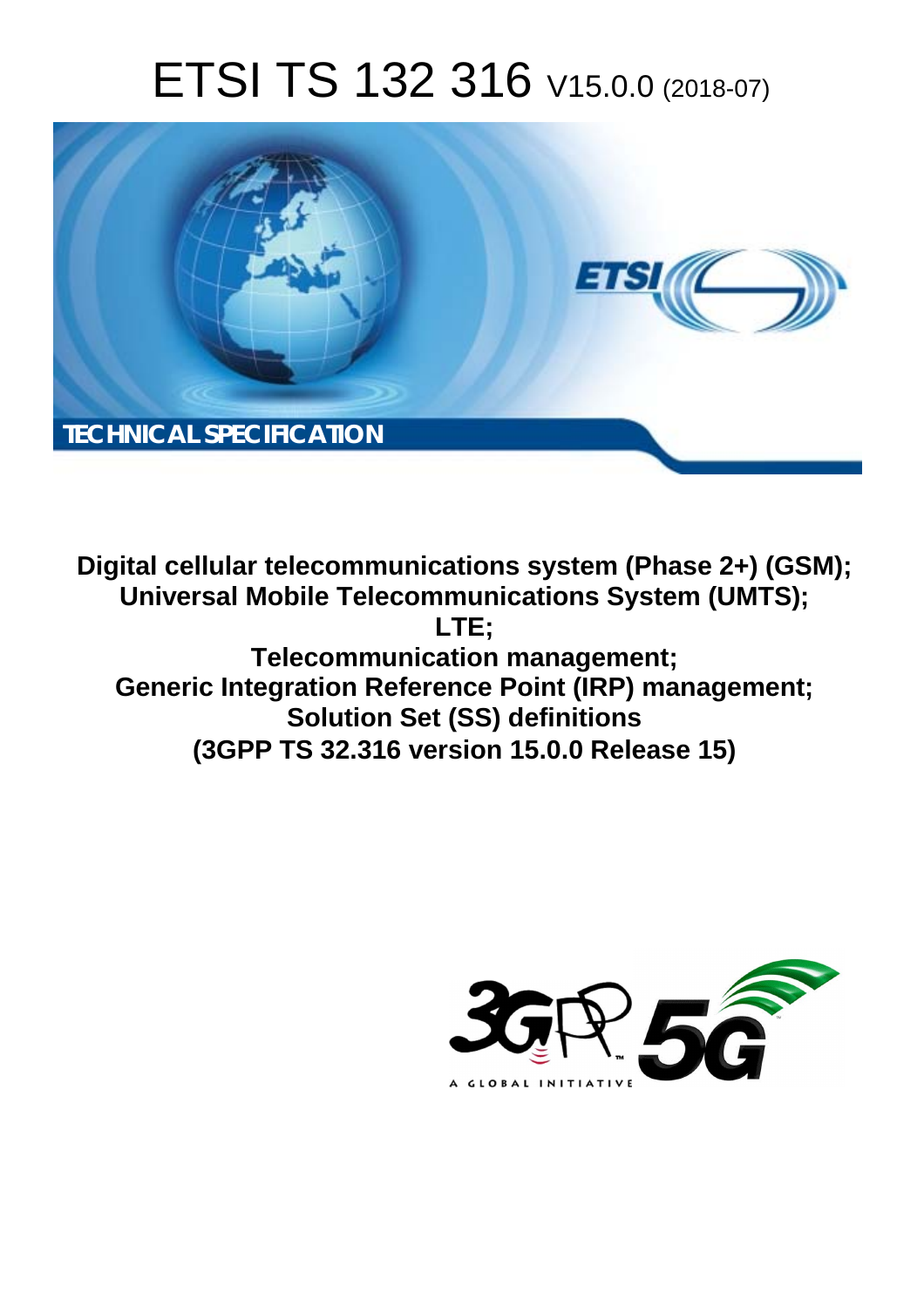Reference

RTS/TSGS-0532316vf00

Keywords GSM,LTE,UMTS

#### *ETSI*

#### 650 Route des Lucioles F-06921 Sophia Antipolis Cedex - FRANCE

Tel.: +33 4 92 94 42 00 Fax: +33 4 93 65 47 16

Siret N° 348 623 562 00017 - NAF 742 C Association à but non lucratif enregistrée à la Sous-Préfecture de Grasse (06) N° 7803/88

#### *Important notice*

The present document can be downloaded from: <http://www.etsi.org/standards-search>

The present document may be made available in electronic versions and/or in print. The content of any electronic and/or print versions of the present document shall not be modified without the prior written authorization of ETSI. In case of any existing or perceived difference in contents between such versions and/or in print, the only prevailing document is the print of the Portable Document Format (PDF) version kept on a specific network drive within ETSI Secretariat.

Users of the present document should be aware that the document may be subject to revision or change of status. Information on the current status of this and other ETSI documents is available at <https://portal.etsi.org/TB/ETSIDeliverableStatus.aspx>

If you find errors in the present document, please send your comment to one of the following services: <https://portal.etsi.org/People/CommiteeSupportStaff.aspx>

#### *Copyright Notification*

No part may be reproduced or utilized in any form or by any means, electronic or mechanical, including photocopying and microfilm except as authorized by written permission of ETSI. The content of the PDF version shall not be modified without the written authorization of ETSI. The copyright and the foregoing restriction extend to reproduction in all media.

> © ETSI 2018. All rights reserved.

**DECT**TM, **PLUGTESTS**TM, **UMTS**TM and the ETSI logo are trademarks of ETSI registered for the benefit of its Members. **3GPP**TM and **LTE**TM are trademarks of ETSI registered for the benefit of its Members and of the 3GPP Organizational Partners. **oneM2M** logo is protected for the benefit of its Members.

**GSM**® and the GSM logo are trademarks registered and owned by the GSM Association.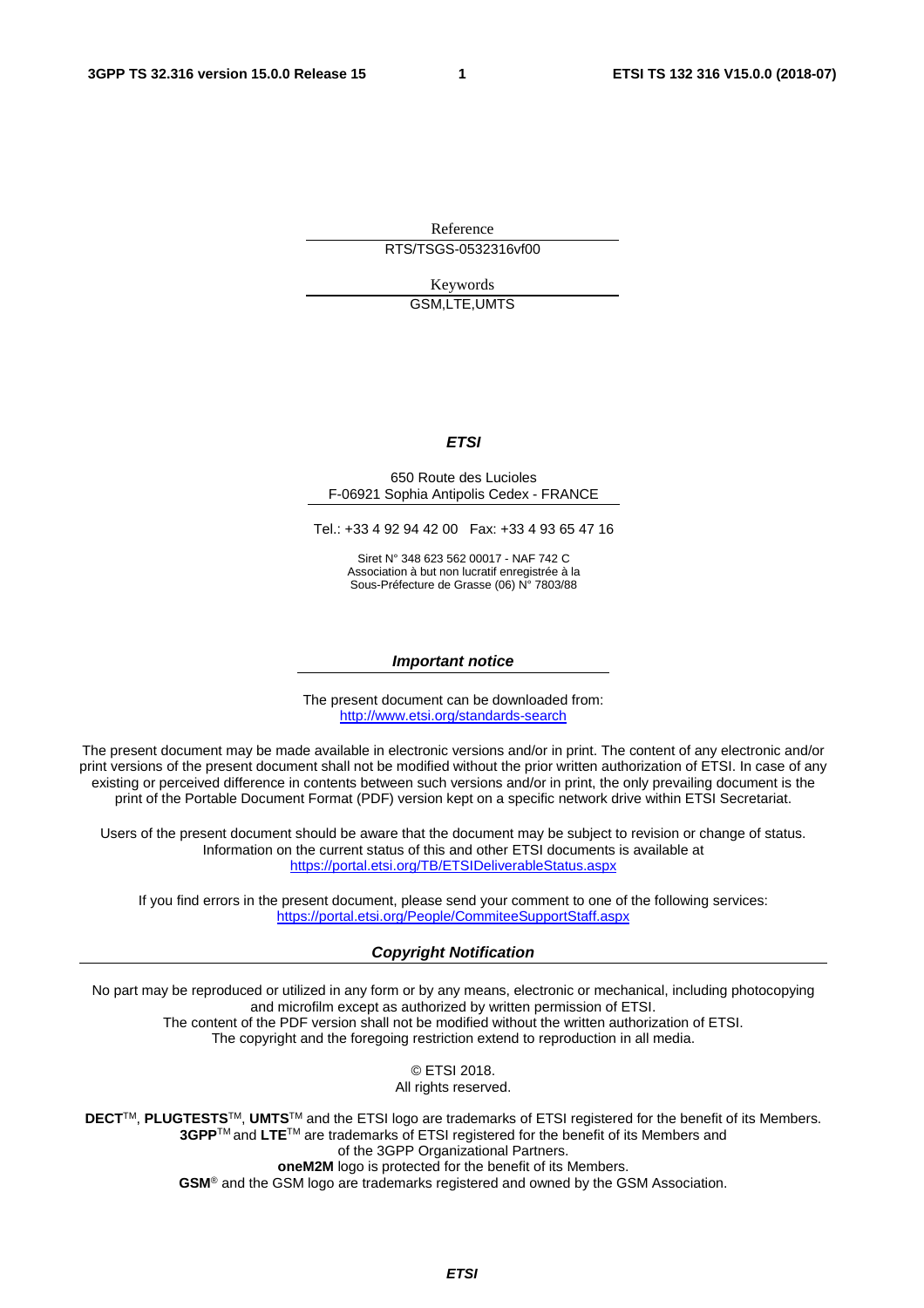### Intellectual Property Rights

#### Essential patents

IPRs essential or potentially essential to normative deliverables may have been declared to ETSI. The information pertaining to these essential IPRs, if any, is publicly available for **ETSI members and non-members**, and can be found in ETSI SR 000 314: *"Intellectual Property Rights (IPRs); Essential, or potentially Essential, IPRs notified to ETSI in respect of ETSI standards"*, which is available from the ETSI Secretariat. Latest updates are available on the ETSI Web server ([https://ipr.etsi.org/\)](https://ipr.etsi.org/).

Pursuant to the ETSI IPR Policy, no investigation, including IPR searches, has been carried out by ETSI. No guarantee can be given as to the existence of other IPRs not referenced in ETSI SR 000 314 (or the updates on the ETSI Web server) which are, or may be, or may become, essential to the present document.

#### **Trademarks**

The present document may include trademarks and/or tradenames which are asserted and/or registered by their owners. ETSI claims no ownership of these except for any which are indicated as being the property of ETSI, and conveys no right to use or reproduce any trademark and/or tradename. Mention of those trademarks in the present document does not constitute an endorsement by ETSI of products, services or organizations associated with those trademarks.

### Foreword

This Technical Specification (TS) has been produced by ETSI 3rd Generation Partnership Project (3GPP).

The present document may refer to technical specifications or reports using their 3GPP identities, UMTS identities or GSM identities. These should be interpreted as being references to the corresponding ETSI deliverables.

The cross reference between GSM, UMTS, 3GPP and ETSI identities can be found under [http://webapp.etsi.org/key/queryform.asp.](http://webapp.etsi.org/key/queryform.asp)

### Modal verbs terminology

In the present document "**shall**", "**shall not**", "**should**", "**should not**", "**may**", "**need not**", "**will**", "**will not**", "**can**" and "**cannot**" are to be interpreted as described in clause 3.2 of the [ETSI Drafting Rules](https://portal.etsi.org/Services/editHelp!/Howtostart/ETSIDraftingRules.aspx) (Verbal forms for the expression of provisions).

"**must**" and "**must not**" are **NOT** allowed in ETSI deliverables except when used in direct citation.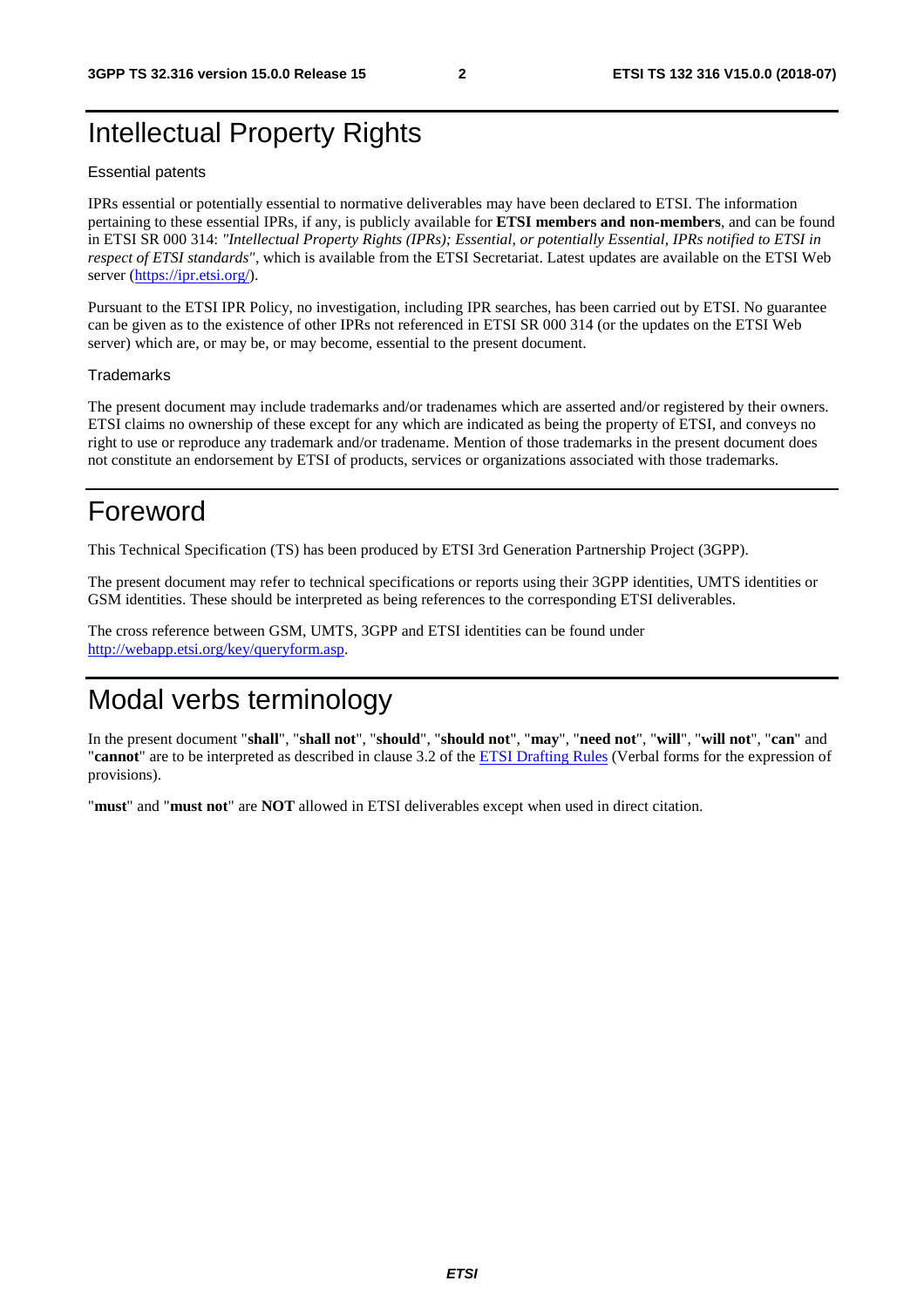# Contents

| 1                      |                               |  |
|------------------------|-------------------------------|--|
| $\overline{2}$         |                               |  |
| 3<br>3.1<br>3.2        |                               |  |
| 4                      |                               |  |
|                        |                               |  |
|                        | <b>Annex A (normative):</b>   |  |
| A.1<br>A.1.1<br>A.1.2  |                               |  |
| A.2                    |                               |  |
| A.2.1                  |                               |  |
| A.2.2                  |                               |  |
| A.3<br>A.3.1           |                               |  |
| A.3.2                  |                               |  |
| A.3.3                  |                               |  |
|                        | <b>Annex B</b> (normative):   |  |
| B.1                    |                               |  |
| B.1.1                  |                               |  |
| B.2<br>B.2.1           |                               |  |
| <b>B.2.2</b>           |                               |  |
| B.2.2.1                |                               |  |
| B.2.2.1.1<br>B.2.2.1.2 |                               |  |
| B.2.2.1.3              |                               |  |
| <b>B.2.2.2</b>         |                               |  |
| <b>B.2.2.2.1</b>       |                               |  |
| B.2.2.2.2              |                               |  |
| B.2.2.2.3              |                               |  |
| B.2.2.3<br>B.2.2.3.1   |                               |  |
| B.2.2.3.2              |                               |  |
| B.2.2.3.3              |                               |  |
| B.3                    |                               |  |
| B.3.1                  |                               |  |
| <b>B.3.2</b>           |                               |  |
| <b>B.3.3</b>           |                               |  |
|                        | <b>Annex C</b> (informative): |  |
|                        |                               |  |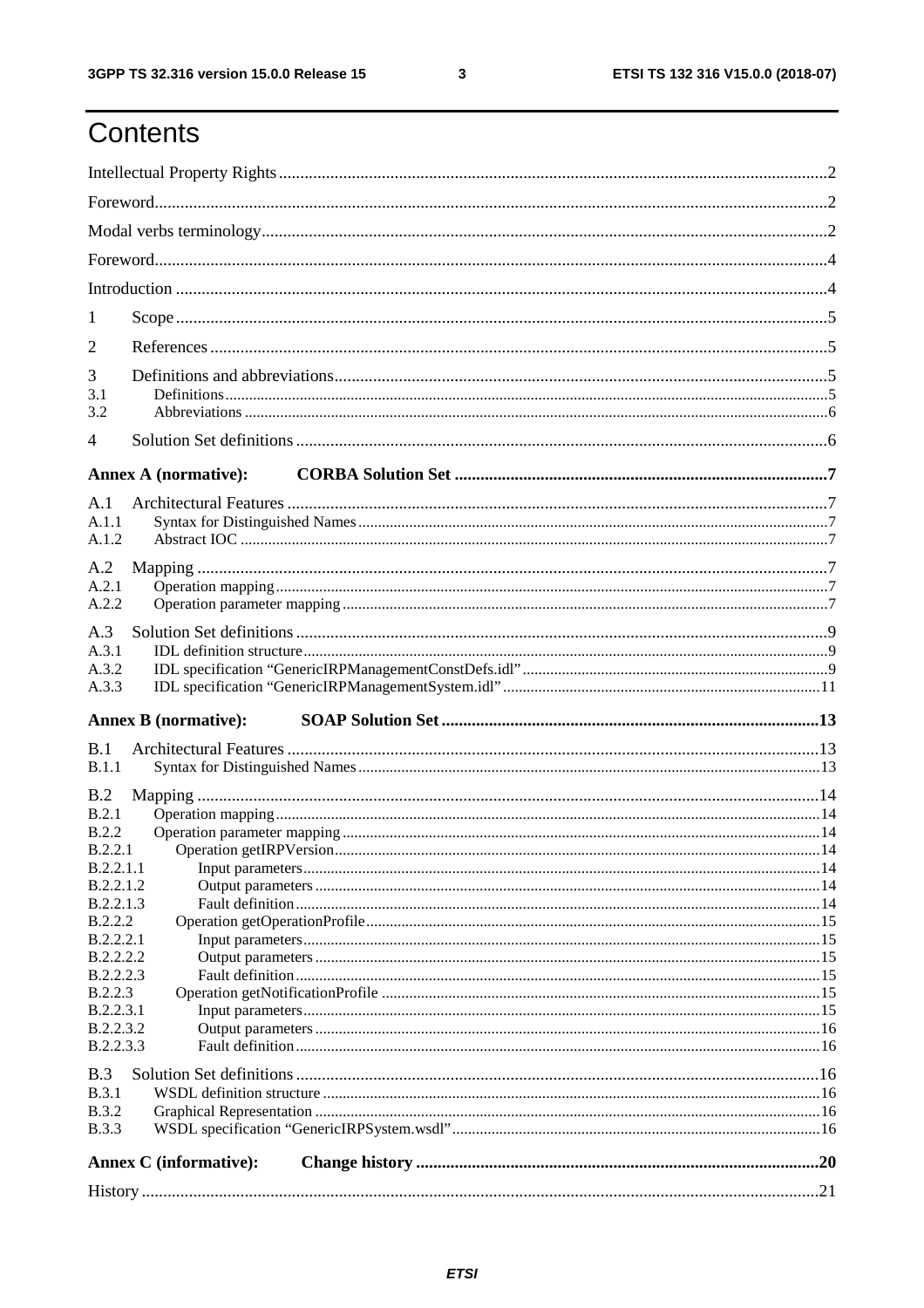### Foreword

This Technical Specification has been produced by the 3rd Generation Partnership Project (3GPP).

The contents of the present document are subject to continuing work within the TSG and may change following formal TSG approval. Should the TSG modify the contents of the present document, it will be re-released by the TSG with an identifying change of release date and an increase in version number as follows:

Version x.y.z

where:

- x the first digit:
	- 1 presented to TSG for information;
	- 2 presented to TSG for approval;
	- 3 or greater indicates TSG approved document under change control.
- y the second digit is incremented for all changes of substance, i.e. technical enhancements, corrections, updates, etc.
- z the third digit is incremented when editorial only changes have been incorporated in the document.

### Introduction

The present document is part of a TS-family covering the 3rd Generation Partnership Project; Technical Specification Group Services and System Aspects; Telecommunication management; as identified below:

- 32.311: Generic Integration Reference Point (IRP) management; Requirements
- 32.312: Generic Integration Reference Point (IRP) management; Information Service (IS)
- **32.316: Generic Integration Reference Point (IRP) management; Solution Set (SS) definitions**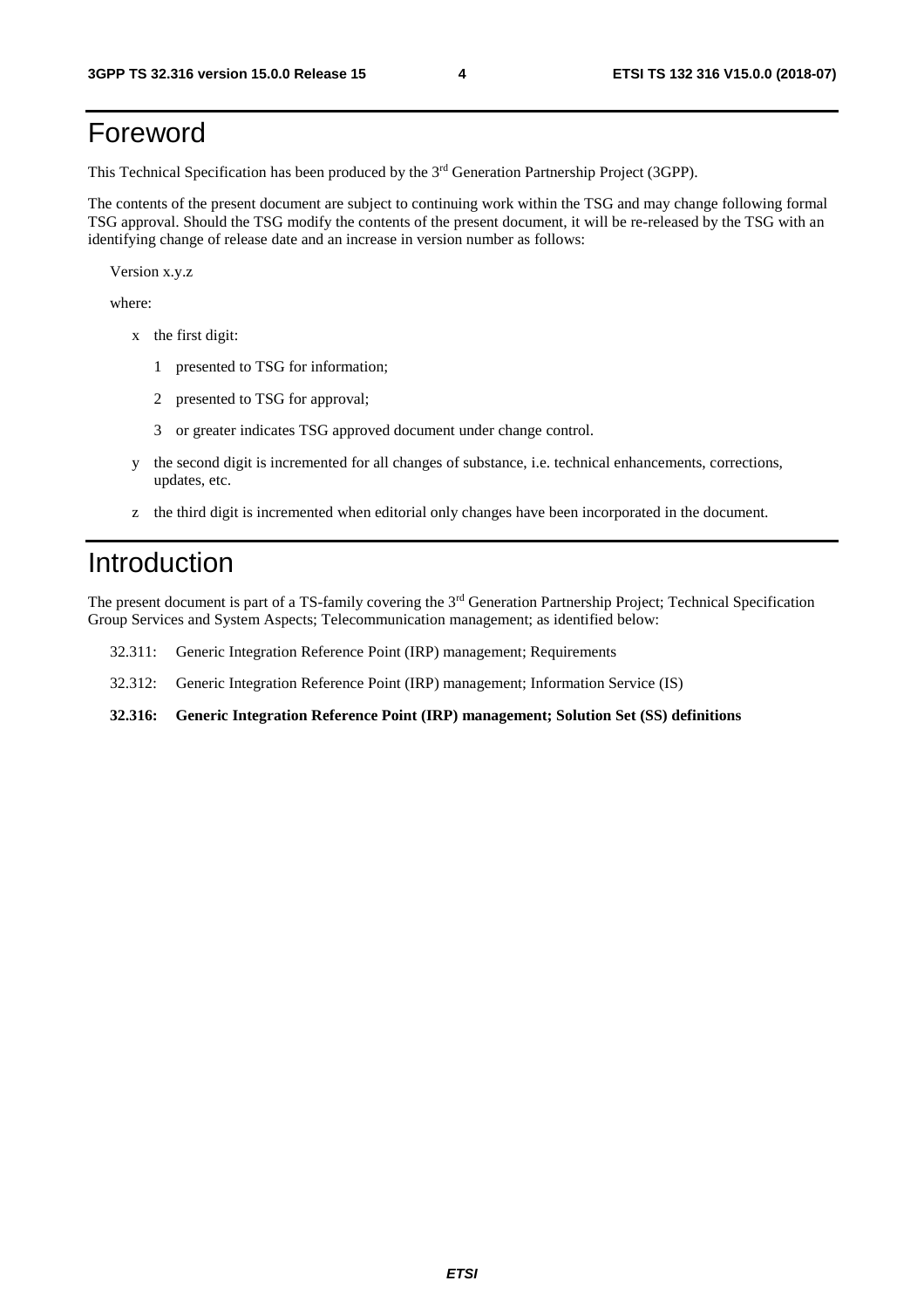### 1 Scope

The present document provides the Solution Set definitions for Generic Integration Reference Point (IRP) management, whose capabilities are specified in 3GPP TS 32.312 [1], the Generic IRP management: Information Service.

This Solution Set Definition specification is related to 3GPP TS 32.312 V14.0.X.

### 2 References

The following documents contain provisions which, through reference in this text, constitute provisions of the present document.

- References are either specific (identified by date of publication, edition number, version number, etc.) or non-specific.
- For a specific reference, subsequent revisions do not apply.
- For a non-specific reference, the latest version applies. In the case of a reference to a 3GPP document (including a GSM document), a non-specific reference implicitly refers to the latest version of that document *in the same Release as the present document*.
- [1] 3GPP TS 32.312: "Telecommunication management; Generic Integration Reference Point (IRP) management: Information Service (IS)".
- [2] 3GPP TS 32.311: "Telecommunication management; Generic Integration Reference Point (IRP) management; Requirements".
- [3] 3GPP TS 32.111-2: "Telecommunication management; Alarm Integration Reference Point (IRP); Information Service (IS)".
- [4] 3GPP TS 32.302: "Telecommunication management; Configuration Management (CM); Notification Integration Reference Point (IRP): Information Service (IS)".
- [5] W3C WSDL 1.1 specification (<http://www.w3.org/TR/2001/NOTE-wsdl-20010315>)
- [6] Thompson, H.S., Beech, D., Maloney, M., Mendleshon, N., eds. (May 2002). "XML Schema Part 1: Structures," Recommendation, World Wide Web Consortium <http://www.w3.org/TR/xmlschema-1/>
- [7] Biron, P.V., Malhotra, A., eds. (May 2002). "XML Schema Part 2: Datatypes," Recommendation, World Wide Web Consortium http://www.w3.org/TR/xmlschema-2/
- [8] W3C SOAP 1.1 specification [\(http://www.w3.org/TR/2000/NOTE-SOAP-20000508/](http://www.w3.org/TR/2000/NOTE-SOAP-20000508/))
- [9] RFC 2616 (June 1999): "Hypertext Transfer Protocol HTTP/1.1"
- [10] W3C WSDL 1.1 specification ([http://www.w3.org/TR/2001/NOTE-wsdl-20010315](http://www.w3.org/TR/wsdl))
- [11] W3C SOAP 1.2 specification [\(http://www.w3.org/TR/soap12-part1/](http://www.w3.org/TR/soap12-part1/))
- [12] 3GPP TS 32.300: "Telecommunication management; Configuration Management (CM); Name convention for Managed Objects".

## 3 Definitions and abbreviations

### 3.1 Definitions

For the purposes of the present document, the terms and definitions given in TS 32.312 [1] apply.

**IRP document version number string (or "IRPVersion"):** See 3GPP TS 32.311 [2] subclause 3.1.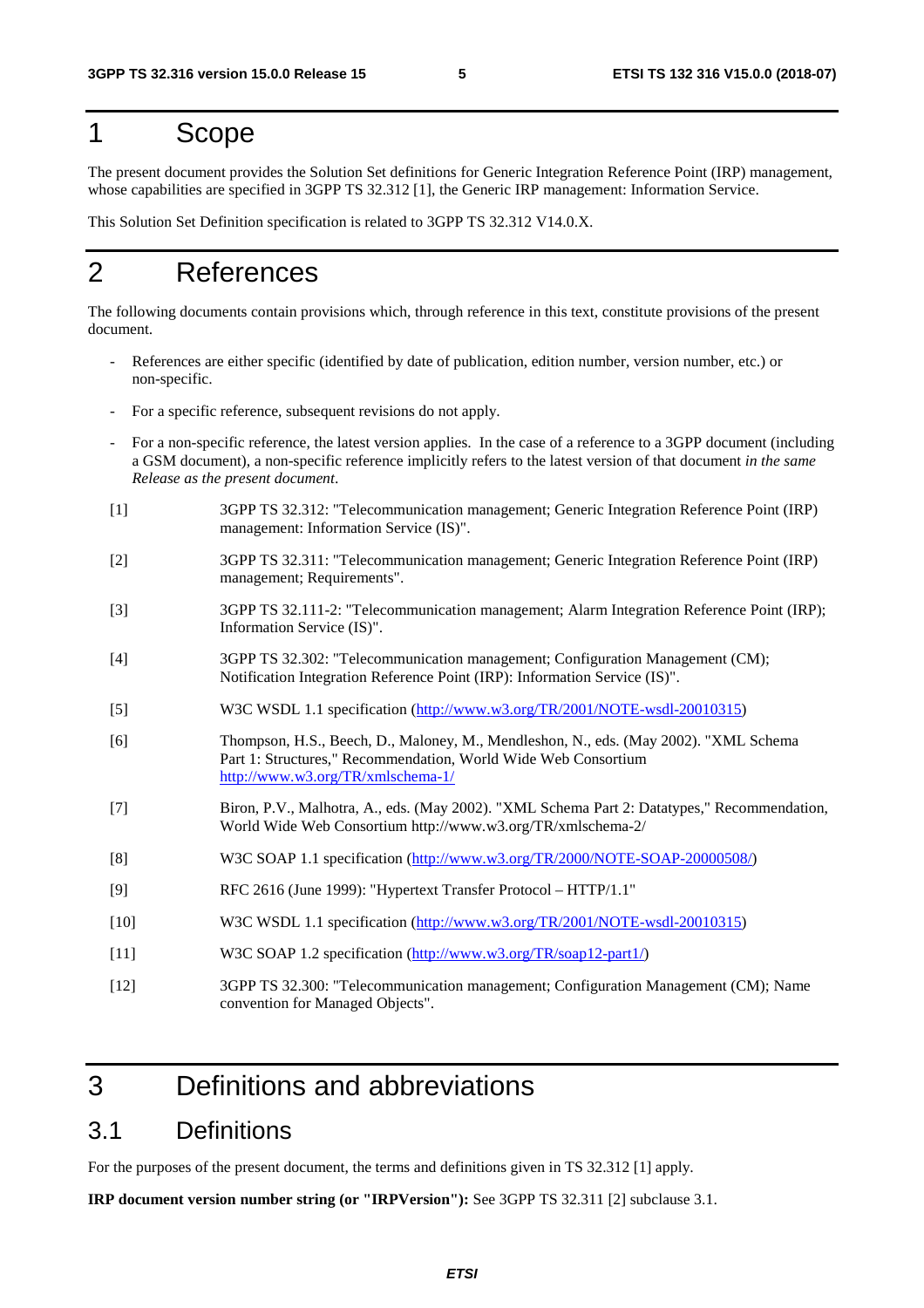### 3.2 Abbreviations

For the purposes of the present document, the following abbreviations apply:

| <b>CORBA</b> | Common Object Request Broker Architecture  |
|--------------|--------------------------------------------|
| <b>HTTP</b>  | <b>HyperText Transfer Protocol</b>         |
| IDL          | <b>Interface Definition Language</b>       |
| <b>IRP</b>   | <b>Integration Reference Point</b>         |
| <b>TOC</b>   | <b>Information Object Class</b>            |
| <b>OMG</b>   | <b>Object Management Group</b>             |
| SS           | <b>Solution Set</b>                        |
| <b>WSDL</b>  | <b>Web Services Description Language</b>   |
| WS-I         | Web Services Interoperability Organization |
| <b>XML</b>   | eXtensible Markup Language                 |

# 4 Solution Set definitions

This specification defines the following 3GPP Generic IRP management Solution Set definitions:

- 3GPP Generic IRP management CORBA SS (Annex A)
- 3GPP Generic IRP management SOAP Solution Set (Annex B)

Solution Set to XML definitions is not present in the current version of this specification.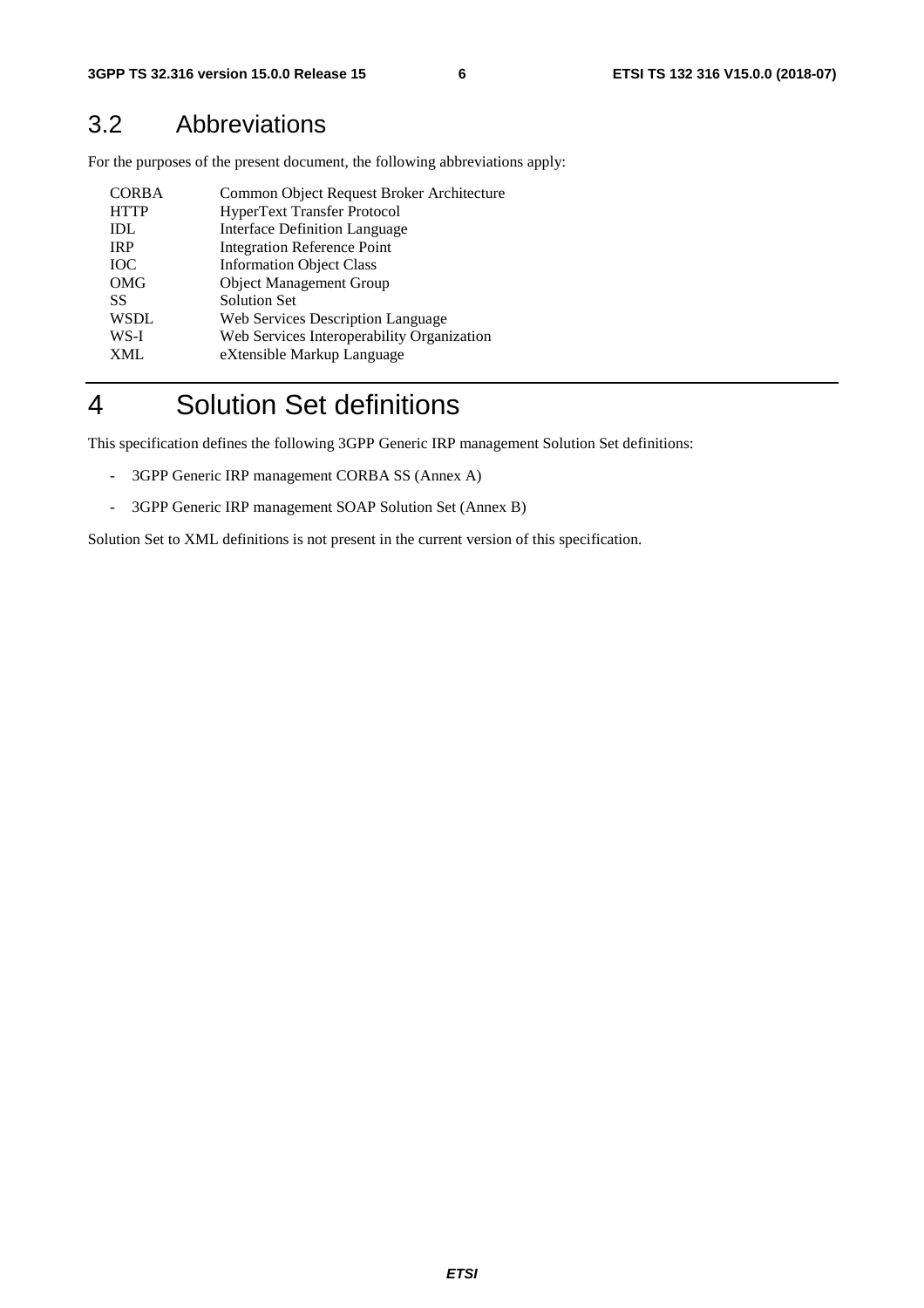# Annex A (normative): CORBA Solution Set

This annex contains the CORBA Solution Set for the IRP whose semantics is specified in Generic IRP: Information Service (TS 32.312 [1]).

# A.1 Architectural Features

The overall architectural feature of this IRP is specified in 3G TS 32.312 [1]. This clause specifies features that are specific to the CORBA SS.

### A.1.1 Syntax for Distinguished Names

The syntax of a Distinguished Name is defined in 3GPP TS 32.300 [12].

### A.1.2 Abstract IOC

The capabilities of the Generic IRP management: IS [1] are captured by the definition of an IOC called ManagedGenericIRP. This IOC is an abstract class and is mapped to a MOC of the same name. The MOC is intended for inheritance by other MOCs specified in Interface IRPs such as AlarmIRP [3], NotificationIRP [4], etc.

# A.2 Mapping

# A.2.1 Operation mapping

Generic IRP management: IS [1] defines semantics of operation visible across the Itf-N. Table A.1 indicates mapping of these operations to their equivalents defined in this SS.

#### **Table A.1: Mapping from IS Notification/Operation to SS equivalents**

| <b>IS Operation TS 32.312 [1]</b> | <b>SS Method</b>                        | <b>Qualifier</b> |
|-----------------------------------|-----------------------------------------|------------------|
| getIRPVersion                     | get irp versions                        | м                |
| getOperationProfile               | get interface irp operation profile     |                  |
| getNotificationProfile            | lget_interface_irp_notification_profile |                  |

### A.2.2 Operation parameter mapping

Generic IRP management: IS [1] defines semantics of parameters carried in operations across the Itf-N. The following set of tables indicates the mapping of these parameters, as per operation, to their equivalents defined in this SS.

#### **Table A.2 Mapping from IS getIRPVersion parameters to SS equivalents**

| <b>IS Operation parameter</b> | <b>SS Method parameter</b>                                           | Qualifier |
|-------------------------------|----------------------------------------------------------------------|-----------|
| <b>versionNumberSet</b>       | Return value of type GenericIRPManagementConstDefs::VersionNumberSet | М         |
| <b>Istatus</b>                | Exceptions:                                                          | м         |
|                               | GenericIRPManagementSystem::GetIRPVersions                           |           |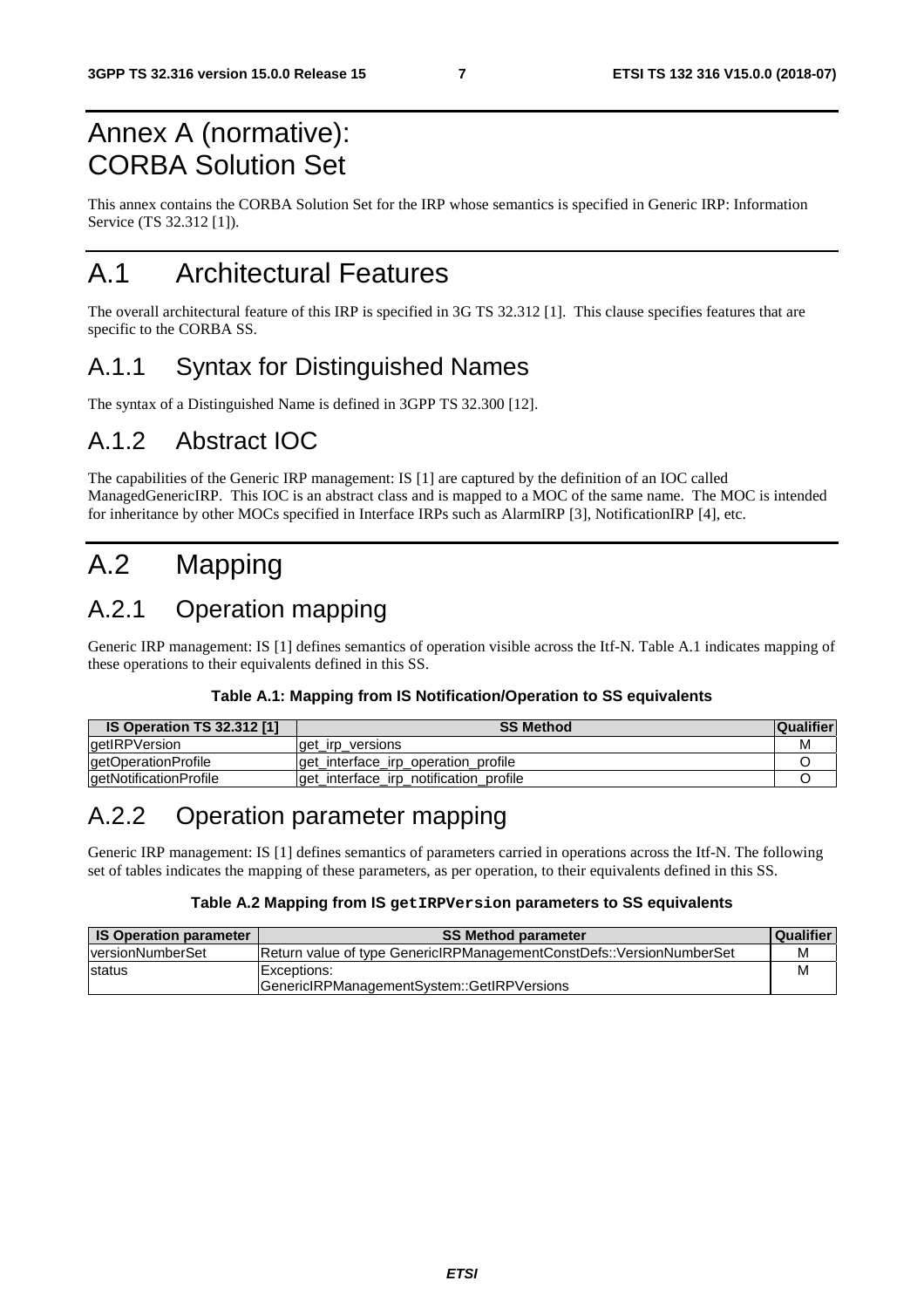| <b>IS Operation parameter</b> | <b>SS Method parameter</b>                                    | Qualifier |
|-------------------------------|---------------------------------------------------------------|-----------|
| <b>IRPVersion</b>             | GenericIRPManagementConstDefs::VersionNumber                  | м         |
|                               | this_irp_version                                              |           |
| operationNameProfile,         | Return value of type                                          | м         |
| operationParameterProfile     | GenericIRPManagementConstDefs::MethodList                     |           |
| <b>status</b>                 | Exceptions:                                                   | м         |
|                               | GenericIRPManagementSystem::GetInterfaceIRPOperationsProfile, |           |
|                               | GenericIRPManagementSystem::OperationNotSupported,            |           |
|                               | GenericIRPManagementSystem::InvalidParameter,                 |           |
|                               | GenericIRPManagementSystem::ValueNotSupported                 |           |

**Table A.3 Mapping from IS getOperationProfile parameters to SS equivalents** 

#### **Table A.4 Mapping from IS getNotificationProfile parameters to SS equivalents**

| <b>IS Operation parameter</b> | <b>SS Method parameter</b>                                                                                                                                                                                                             | Qualifier |
|-------------------------------|----------------------------------------------------------------------------------------------------------------------------------------------------------------------------------------------------------------------------------------|-----------|
| <b>iRPVersion</b>             | GenericIRPManagementConstDefs::VersionNumber this_irp_version                                                                                                                                                                          | м         |
| notificationNameProfile,      | Return value of type                                                                                                                                                                                                                   | м         |
| InotificationParameterProfile | GenericIRPManagementConstDefs::NotificationList                                                                                                                                                                                        |           |
| <b>status</b>                 | Exceptions:<br>GenericIRPManagementSystem::GetInterfaceIRPNotificationProfile,<br>GenericIRPManagementSystem::OperationNotSupported,<br>GenericIRPManagementSystem::InvalidParameter,<br>GenericIRPManagementSystem::ValueNotSupported | М         |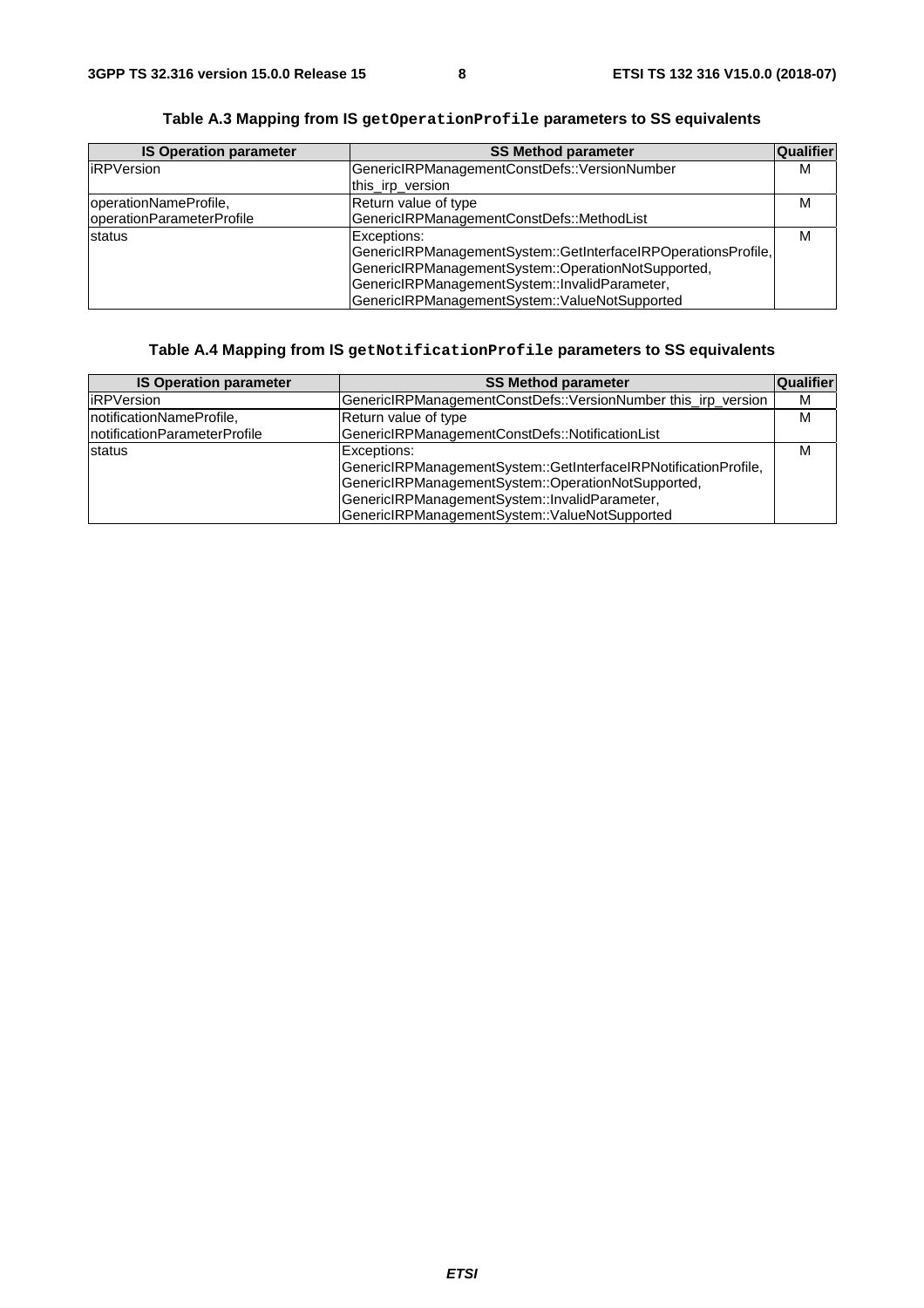# A.3 Solution Set definitions

### A.3.1 IDL definition structure

Clause A.3.2 defines the constants and types used by the Generic IRP.

Clause A.3.3 defines the operations and notifications which are performed by the Generic IRP agent.

### A.3.2 IDL specification "GenericIRPManagementConstDefs.idl"

```
//File: GenericIRPManagementConstDefs.idl 
#ifndef _GENERIC_IRP_MANAGEMENT_CONST_DEFS_IDL_ 
#define _GENERIC_IRP_MANAGEMENT_CONST_DEFS_IDL_ 
#include <TimeBase.idl> 
// This statement must appear after all include statements 
#pragma prefix "3gppsa5.org" 
/* ## Module: GenericIRPManagementConstDefs 
This module contains definitions commonly used among all IRPs. 
============================================================== 
*/ 
module GenericIRPManagementConstDefs 
{ 
    /* 
     * Definition imported from CosTime. 
     * The time refers to time in Greenwich Time Zone. 
     * It also consists of a time displacement factor in the form of minutes of 
     * displacement from the Greenwich Meridian. 
     */ 
     typedef TimeBase::UtcT IRPTime; 
     typedef string DN; 
     typedef sequence <DN> DNList; 
 enum Signal {OK, FULL_FAILURE, PARTIAL_FAILURE}; 
 enum Result {SUCCESS, FAILURE}; 
/ *
     * This holds a list of notification Ids 
     */ 
     typedef sequence <long> NotifIdSet; 
/ *
     * This holds identifiers of notifications that are correlated. 
     */ 
     struct CorrelatedNotification 
     { 
        DN source; // Contains DN of MO that emitted the set of notifications
                    // DN string format in compliance with Name Convention for 
                    // Managed Object. 
                    // This may be a zero-length string. In this case, the MO 
                    // is identified by the value of the MOI attribute 
                    // of the Structured Event, i.e., the notification. 
         NotifIdSet notif_id_set; // Set of related notification ids 
     }; 
    /* 
     * The VersionNumber is a string that identifies the IRP specification name 
     * and its version number. See definition "IRP document version number 
     * string" or "IRPVersion". 
     * The VersionNumberSet is a sequence of such VersionNumber. It is returned 
     * by get_XXX_IRP_versions(). The sequence order has no significance. 
     */ 
     typedef string VersionNumber; 
     typedef sequence <VersionNumber> VersionNumberSet; 
     typedef string MethodName; 
     typedef string ParameterName; 
     typedef sequence <ParameterName> ParameterList; 
    /* 
     * The Method defines the structure to be returned as part of 
     * get_supported_operations_profile(). The name shall be the actual method 
     * name (ex. "attach_push", "change_subscription_filter", etc.) 
     * The parameter_list contains a list of strings. Each string shall be 
     * the actual parameter name (ex. "manager_reference", "filter", etc.) 
     */ 
     struct Method 
     { 
         MethodName name;
```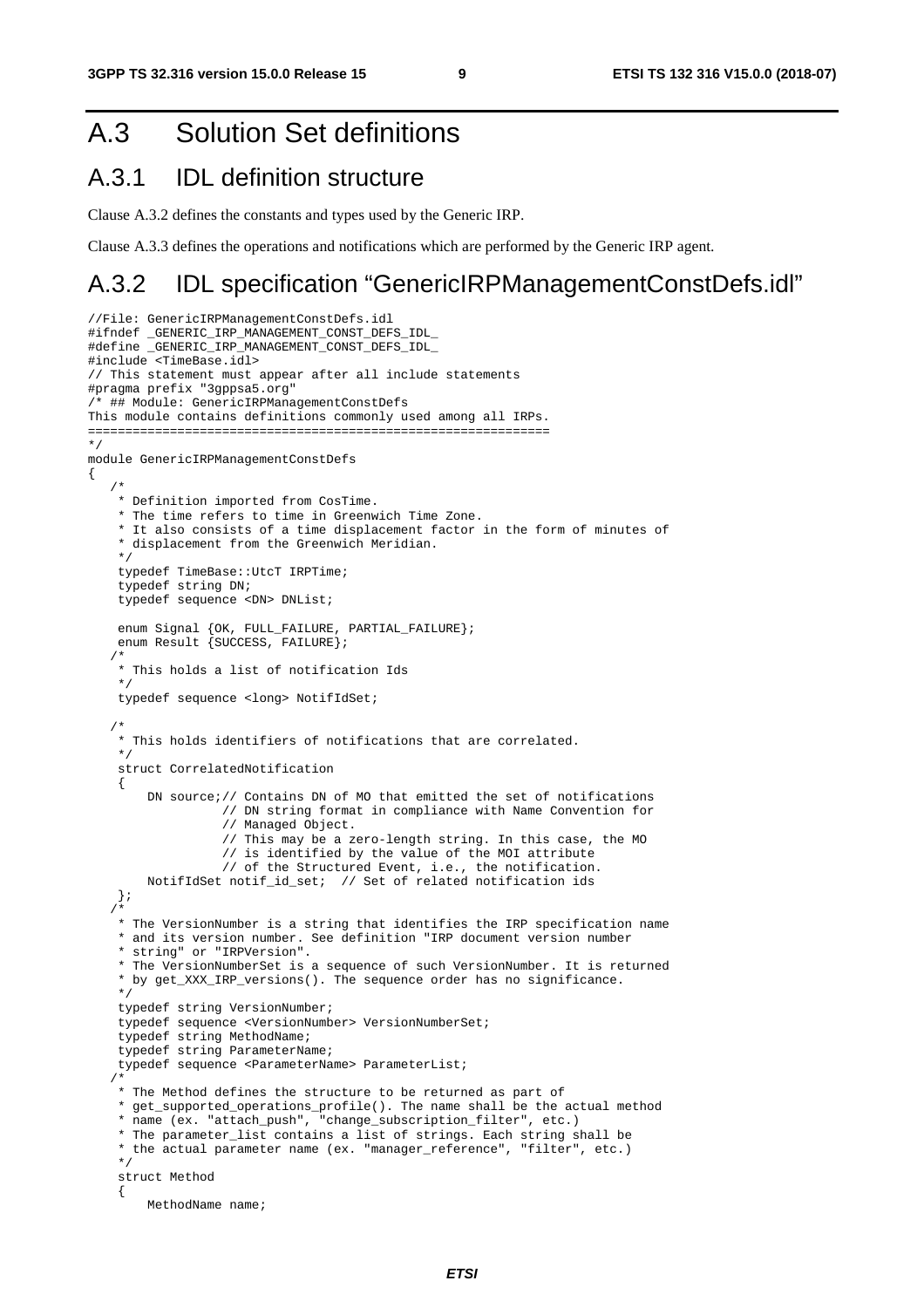```
 ParameterList parameter_list; 
     }; 
    /* 
     * List of all methods and their associated parameters. 
     */ 
     typedef sequence <Method> MethodList; 
     typedef string NotificationName; 
     struct Notification 
     { 
         NotificationName name; 
        ParameterList parameter_list; 
     }; 
     typedef sequence <Notification> NotificationList; 
/ *
     * Defines the name of an attribute of a Managed Object 
     */ 
     typedef string MOAttributeName; 
    /* 
     * Defines the value of an attribute of a Managed Object in form of a CORBA 
     * Any. Apart from basic datatypes already defined in CORBA, the allowed 
     * attribute value types are defined in the AttributeTypes module. 
     */ 
     typedef any MOAttributeValue; 
/ *
     * Represents an attribute: "name" is the attribute name 
     * and "value" is the attribute value. 
     */ 
     struct MOAttribute 
     { 
         MOAttributeName name; 
         MOAttributeValue value; 
     }; 
     typedef sequence <MOAttribute> MOAttributeSet; 
     typedef string ManagerIdentifier; 
    /* 
     * The following are types carrying an optional parameter. 
     * If the boolean is TRUE, then the value is present. 
     * Otherwise the value is absent. 
     */ 
     union StringOpt switch (boolean) 
     { 
        case TRUE: string value; 
     }; 
     union ShortOpt switch (boolean) 
     { 
         case TRUE: short value; 
     }; 
     union UnsignedShortOpt switch (boolean) 
     { 
         case TRUE: unsigned short value; 
     }; 
     union LongOpt switch (boolean) 
     { 
         case TRUE: long value; 
     }; 
     union UnsignedLongOpt switch (boolean) 
     { 
         case TRUE: unsigned long value; 
     }; 
     union IRPTimeOpt switch (boolean) 
     { 
        case TRUE: GenericIRPManagementConstDefs::IRPTime value; 
     };}; 
#endif // GENERIC IRP MANAGEMENT CONST DEFS IDL
```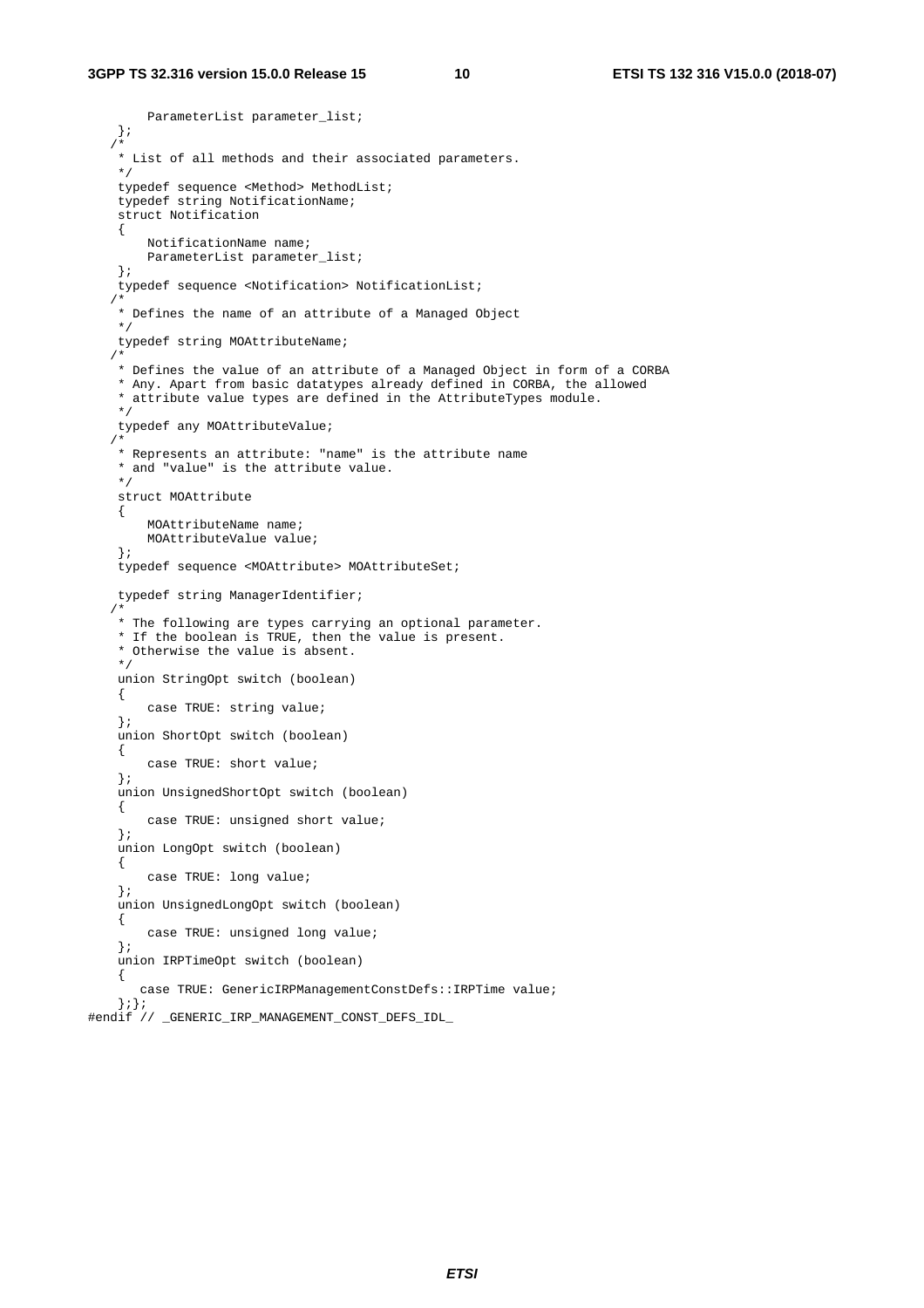//File: GenericIRPManagementSystem.idl

{

### A.3.3 IDL specification "GenericIRPManagementSystem.idl"

```
#ifndef _GENERIC_IRP_MANAGEMENT_SYSTEM_IDL_ 
#define _GENERIC_IRP_MANAGEMENT_SYSTEM_IDL_ 
#include <GenericIRPManagementConstDefs.idl> 
// This statement must appear after all include statements 
#pragma prefix "3gppsa5.org" 
module GenericIRPManagementSystem 
   exception GetInterfaceIRPNotificationProfile { string reason; };
    exception GetInterfaceIRPOperationProfile { string reason; }; 
   exception GetIRPVersions { string reason; };
/ *
    Exception thrown when an unsupported optional parameter 
    is passed with information. 
    The parameter shall be the actual unsupported parameter name. 
    */ 
    exception ParameterNotSupported { 
       GenericIRPManagementConstDefs::ParameterName parameter; }; 
    /* 
    Exception thrown when an invalid parameter value is passed. 
    The parameter shall be the actual parameter name. 
    */ 
    exception InvalidParameter { 
      GenericIRPManagementConstDefs::ParameterName parameter; };
    /* 
    Exception thrown when a valid but unsupported parameter value is passed. 
   The parameter shall be the actual parameter name.
    */ 
    exception ValueNotSupported { 
      GenericIRPManagementConstDefs::ParameterName parameter; };
   /4 Exception thrown when an unsupported optional method is called. 
    */ 
   exception OperationNotSupported {};
    interface GenericIRPManagement 
    { 
       /* 
       Return the list of all supported Interface IRP versions 
       Each IRPVersion is defined by the rule in the definition 
       "IRP document version number string" or "IRPVersion" 
       (see subclause 3.1). 
       */ 
       GenericIRPManagementConstDefs::VersionNumberSet get_irp_versions 
      \left( ) 
       raises (GetIRPVersions); 
/ *
       Return the list of all supported methods and their supported 
       parameters for this Interface IRPVersion. 
       */ 
      GenericIRPManagementConstDefs::MethodList
          get_interface_irp_operation_profile 
\sim (
          in GenericIRPManagementConstDefs::VersionNumber this_irp_version 
 ) 
       raises (GetInterfaceIRPOperationProfile, 
               OperationNotSupported, 
               InvalidParameter, 
               ValueNotSupported); 
       /* 
       Return the list of all supported notifications and their supported 
       parameters for this Interface IRPVersion. 
       */ 
       typedef GenericIRPManagementConstDefs::NotificationList NotificationList;
```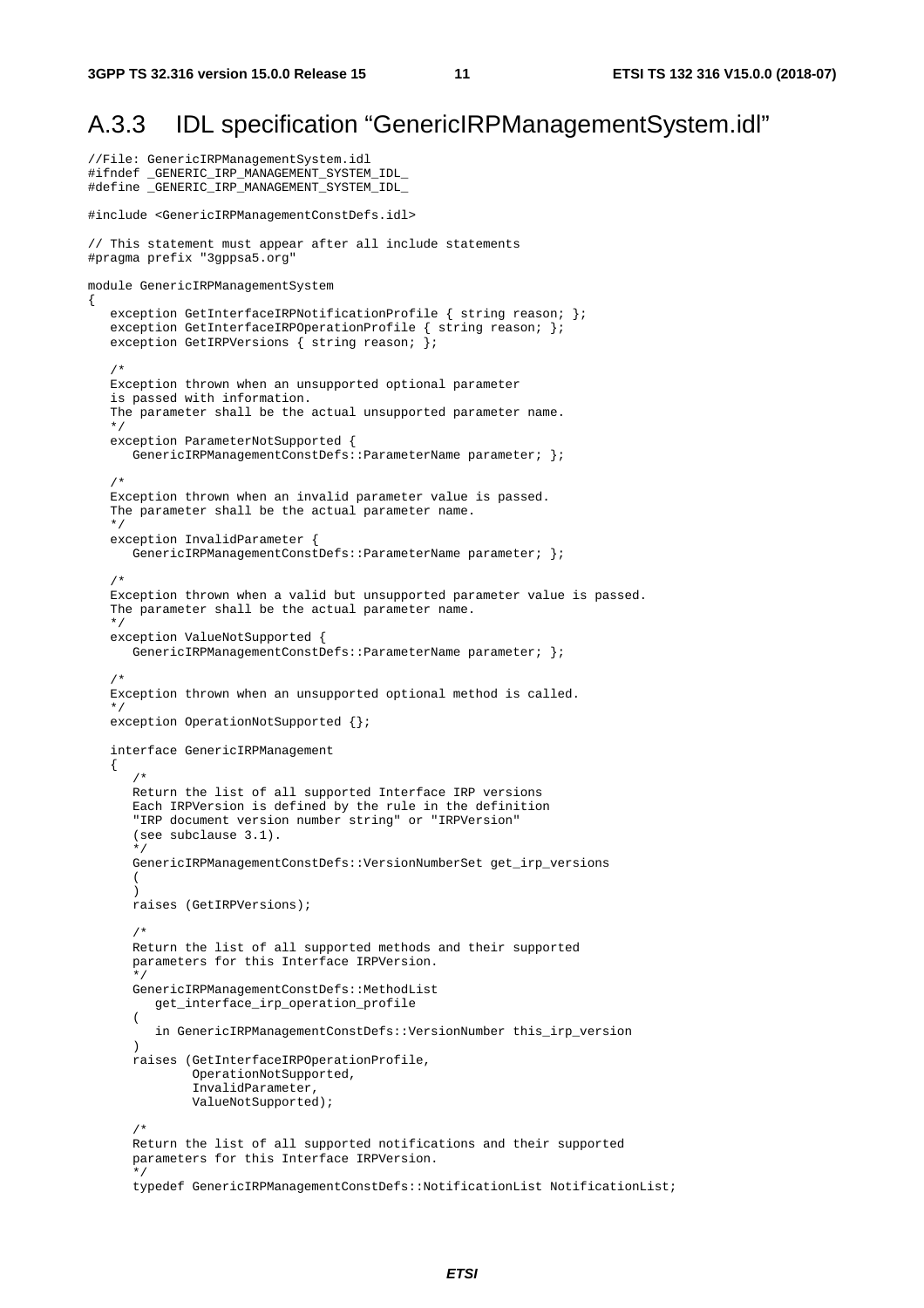```
 NotificationList get_interface_irp_notification_profile 
  \left( in GenericIRPManagementConstDefs::VersionNumber this_irp_version 
   ) 
   raises (GetInterfaceIRPNotificationProfile, 
          OperationNotSupported, 
           InvalidParameter, 
           ValueNotSupported); 
 };
```
};

#endif // \_GENERIC\_IRP\_MANAGEMENT\_SYSTEM\_IDL\_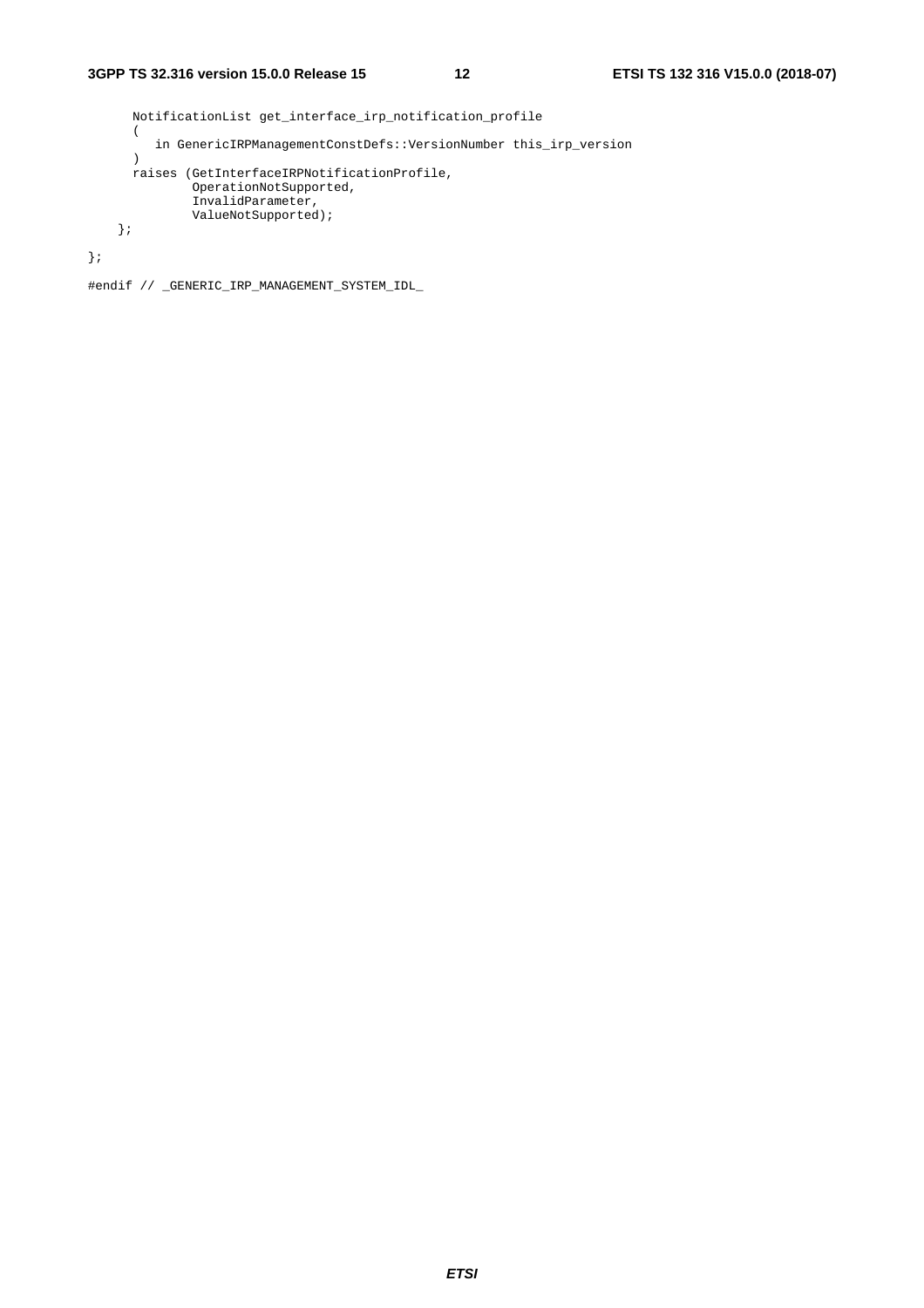# Annex B (normative): SOAP Solution Set

This annex specifies the SOAP Solution Set for the IRP whose semantics are specified in Generic IRP: Information Service (3GPP TS 32.312[1]).

# B.1 Architectural Features

The overall architectural feature of this IRP is specified in 3G TS 32.312 [1]. This clause specifies features that are specific to the SOAP SS.

The SOAP 1.1 specification [8] and WSDL 1.1 specification [5] are supported.

The SOAP 1.2 specification [11] is optionally supported.

This specification uses "document" style in the WSDL description.

This specification uses "literal" encoding style in the WSDL description.

This specification uses a number of namespace prefixes throughout that are listed in Table B.1.

#### **Table B.1: Prefixes and Namespaces used in this specification**

| <b>Prefix</b>  | <b>Namespace</b>                                                      |
|----------------|-----------------------------------------------------------------------|
| http           | http://schemas.xmlsoap.org/wsdl/http/                                 |
| soap           | http://schemas.xmlsoap.org/wsdl/soap/                                 |
| SOAP-ENV       | http://schemas.xmlsoap.org/soap/envelope/                             |
| SOAP-ENC or    | http://schemas.xmlsoap.org/soap/encoding/                             |
| soapenc        |                                                                       |
| xs or xsd      | http://www.w3.org/2001/XMLSchema                                      |
| xsi            | http://www.w3.org/2001/XMLSchema-instance                             |
| genericIRPData | http://www.3gpp.org/ftp/specs/archive/32_series/32.316#GenericIRPData |

### B.1.1 Syntax for Distinguished Names

The syntax of a Distinguished Name is defined in 3GPP TS 32.300 [12].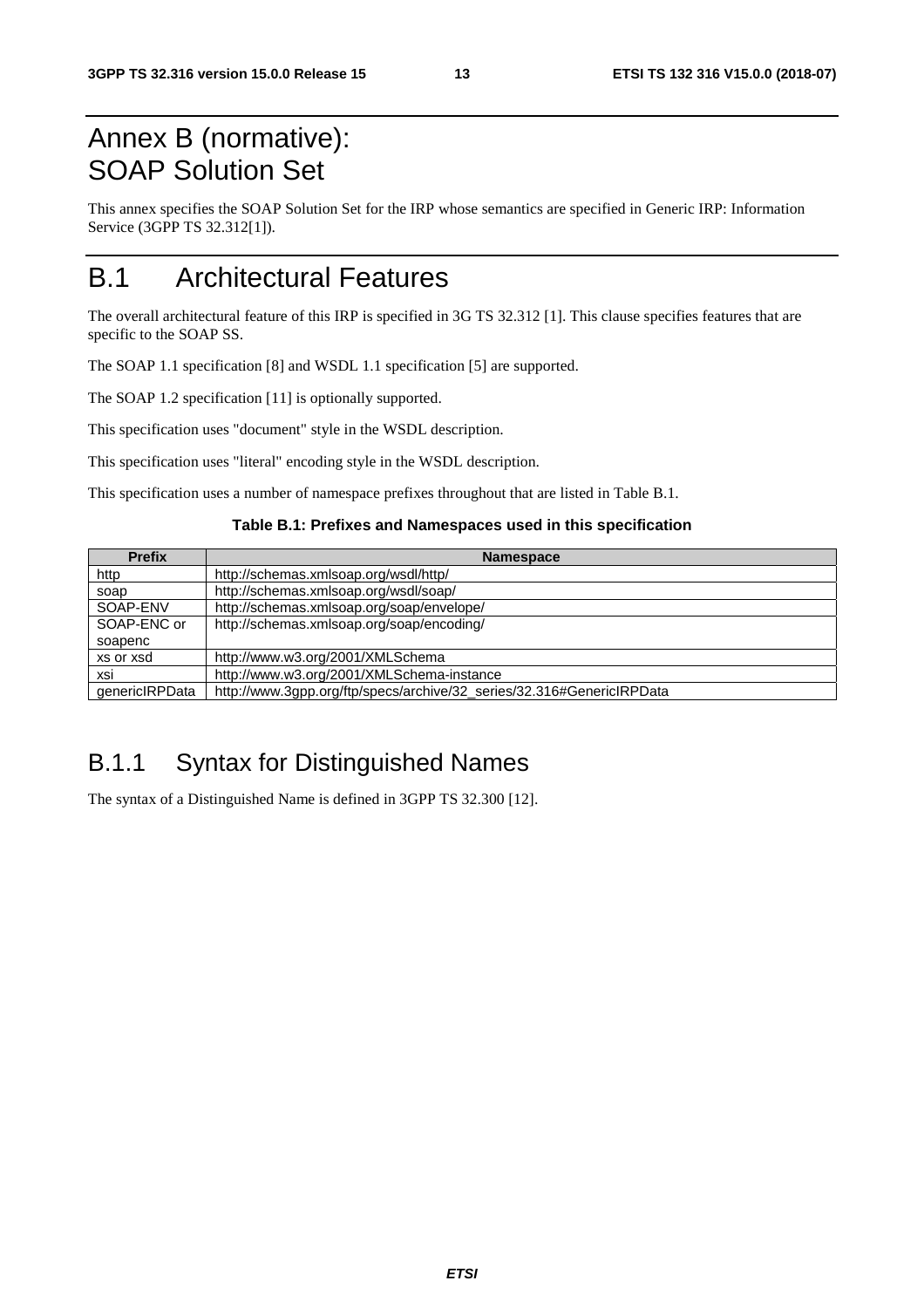# B.2 Mapping

### B.2.1 Operation mapping

Generic IRP management: IS [1] defines semantics of operation visible across the Itf-N. Table B.2.1 indicates mapping of these operations to their equivalents defined in this SS.

#### **Table B.2.1: Mapping from IS Notification/Operation to SS equivalents**

| <b>IS Operation TS 32.312 [1]</b> | <b>SS Operation</b>    | <b>Qualifier</b> |
|-----------------------------------|------------------------|------------------|
| <b>getIRPVersion</b>              | <b>getIRPVersion</b>   | м                |
| getOperationProfile               | getOperationProfile    | Ő                |
| getNotificationProfile            | getNotificationProfile | Ő                |

### B.2.2 Operation parameter mapping

### B.2.2.1 Operation getIRPVersion

#### B.2.2.1.1 Input parameters

None.

Here is the XML schema fragment of the getIRPVersion request:

```
<!-- getIRPVersion Request --> 
<element name="getIRPVersion"> 
</element>
```
### B.2.2.1.2 Output parameters

#### None.

#### **Table B.2.2.1.2: Mapping from IS getIRPVersion output parameters to SS equivalents**

| <b>IS Operation parameter</b> | <b>SS Operation parameter</b>                        | <b>Qualifier</b> |
|-------------------------------|------------------------------------------------------|------------------|
| <u>lversionNumberSet</u>      | genericlRPData:VersionNumberSetType versionNumberSet | м                |
| Istatus                       | IgenericIRPData:getIRPVersionFault                   | M                |

Here is the XML schema fragment of the getIRPVersion response:

```
<!-- getIRPVersion Response --> 
<element name="getIRPVersionResponse"> 
     <complexType> 
         <sequence> 
             <element name="versionNumberSet" type="genericIRPData:VersionNumberSetType"/> 
         </sequence> 
     </complexType> 
</element>
```
#### B.2.2.1.3 Fault definition

```
<!-- getIRPVersion Fault -->
<element name="getIRPVersionFault"> 
     <complexType> 
         <choice> 
             <element name="getIRPVersionFault" type="string" default="getIRPVersionFault"/> 
         </choice> 
     </complexType> 
</element>
```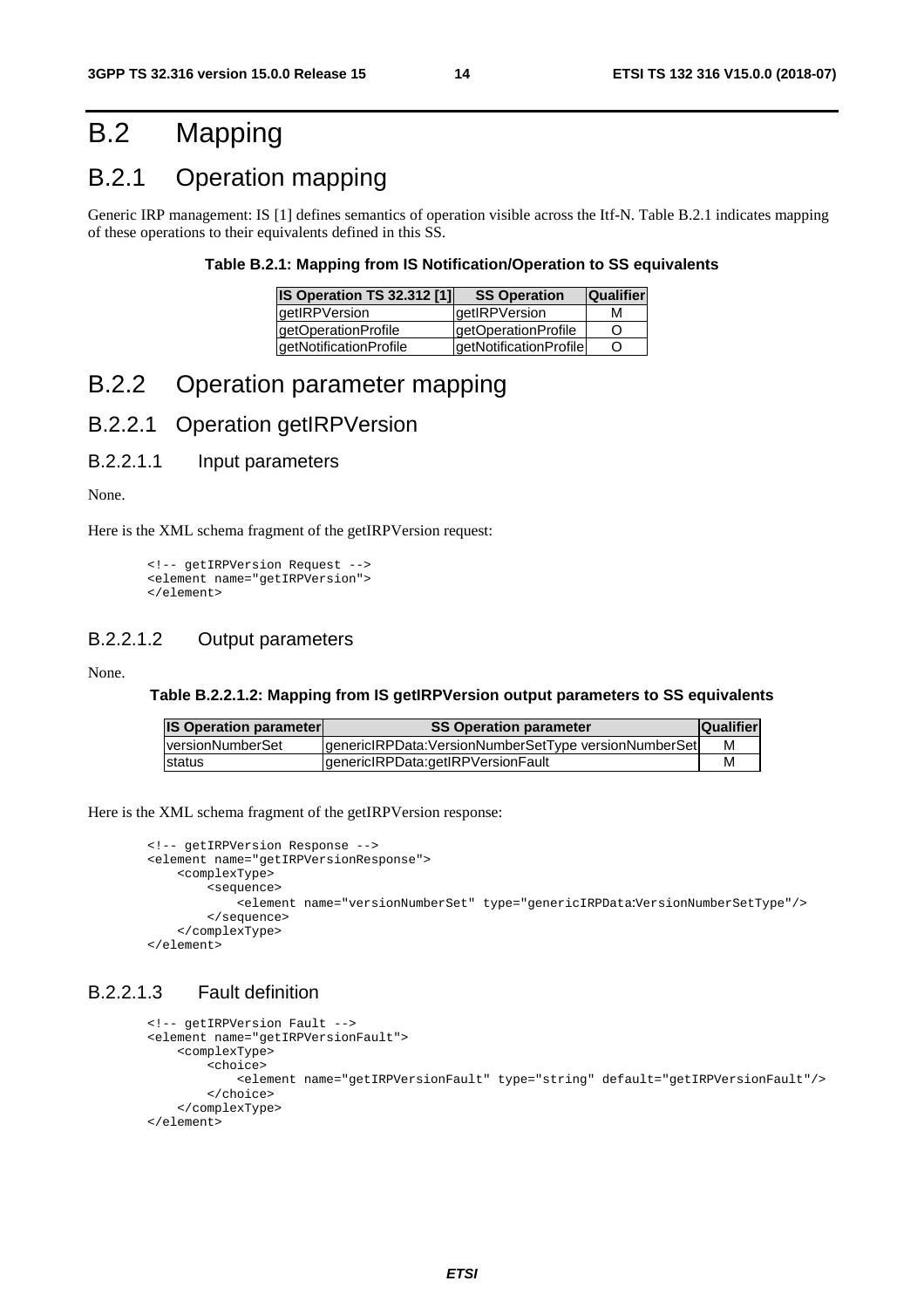### B.2.2.2 Operation getOperationProfile

#### B.2.2.2.1 Input parameters

#### **Table B.2.2.2.1: Mapping from IS getOperationProfile input parameters to SS equivalents**

| <b>IS Operation parameter</b> | <b>SS Operation parameter</b>               | <b>Qualifier</b> |
|-------------------------------|---------------------------------------------|------------------|
| <b>liRPVersion</b>            | genericIRPData:VersionNumberType iRPVersion | М                |

Here is the XML schema fragment of the getOperationProfile request:

```
<!-- getOperationProfile Request --> 
<element name="getOperationProfile"> 
     <complexType> 
         <sequence> 
             <element name="iRPVersion" type="genericIRPData:VersionNumberType"/> 
         </sequence> 
     </complexType> 
</element>
```
#### B.2.2.2.2 Output parameters

#### **Table B.2.2.2.2: Mapping from IS getOperationProfile output parameters to SS equivalents**

| <b>IS Operation parameter</b>                                                               | <b>SS Operation parameter</b>           | <b>Qualifier</b> |
|---------------------------------------------------------------------------------------------|-----------------------------------------|------------------|
| operationNameProfile,operationParameterProfile genericlRPData:OperationSetType operationSet |                                         | м                |
| Istatus                                                                                     | genericlRPData:getOperationProfileFault | м                |

Here is the XML schema fragment of the getOperationProfile response:

```
<!-- getOperationProfile Response --> 
<element name="getOperationProfileResponse"> 
     <complexType> 
         <sequence> 
            -<br>-<element name="operationSet" type="genericIRPData:OperationSetType"/>
         </sequence> 
     </complexType> 
</element>
```
#### B.2.2.2.3 Fault definition

```
<!-- getOperationProfile Fault -->
 <element name="getOperationProfileFault"> 
     <complexType> 
         <choice> 
             <element name="getOperationProfileFault" type="string"/> 
             <element ref="genericIRPData:OperationNotSupportedFault"/> 
             <element ref="genericIRPData:InvalidParameterFault"/> 
         </choice> 
     </complexType> 
 </element>
```
### B.2.2.3 Operation getNotificationProfile

### B.2.2.3.1 Input parameters

**Table B.2.2.3.1: Mapping from IS getNotificationProfile input parameters to SS equivalents** 

| <b>IS Operation parameter</b><br><b>SS Operation parameter</b> |                                             | <b>Qualifier</b> |
|----------------------------------------------------------------|---------------------------------------------|------------------|
| <b>liRPVersion</b>                                             | genericIRPData:VersionNumberType iRPVersion |                  |

Here is the XML schema fragment of the getNotificationProfile request:

```
<!-- getNotificationProfile Request -->
```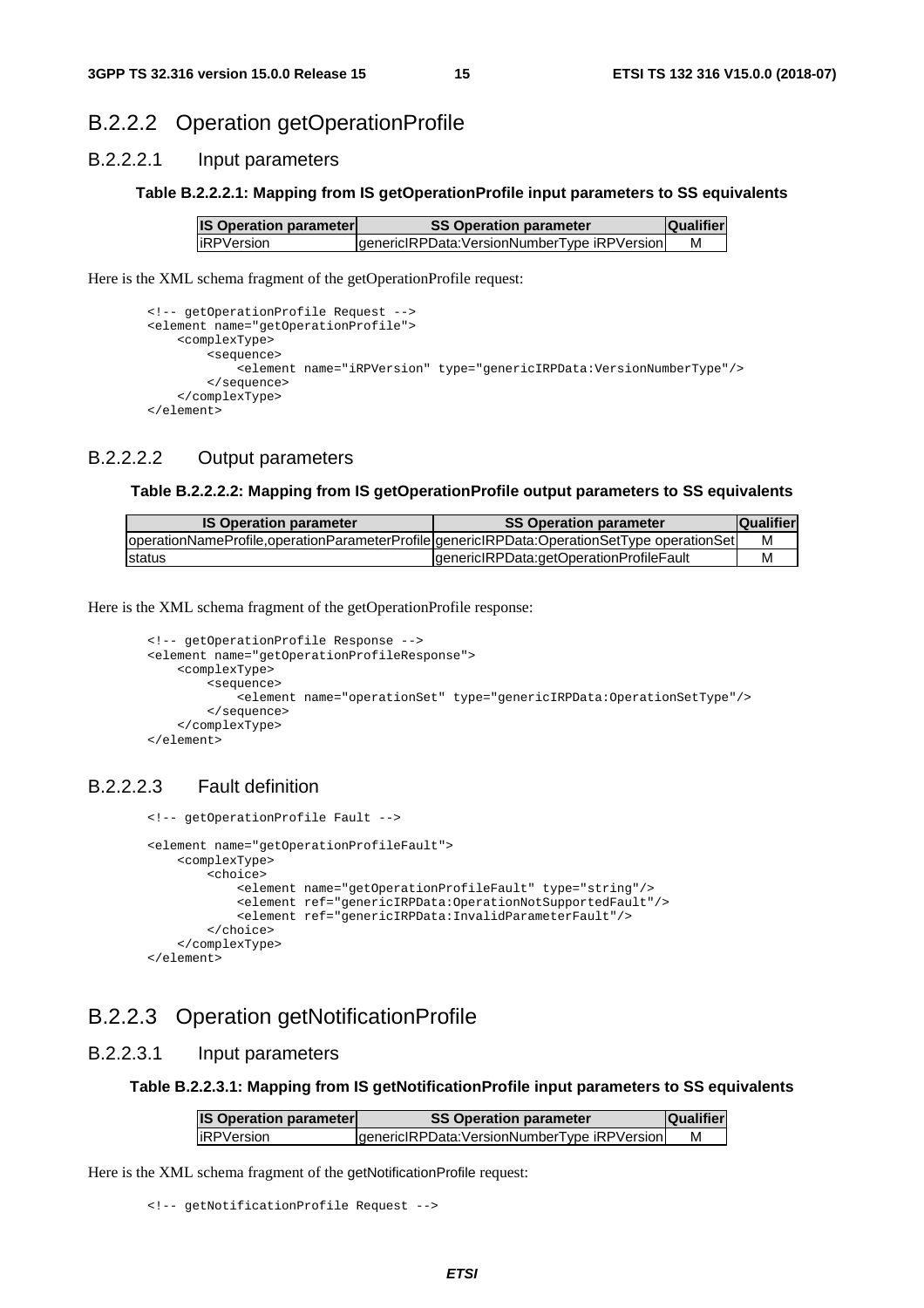```
<element name="getNotificationProfile"> 
     <complexType> 
         <sequence> 
             <element name="iRPVersion" type="genericIRPData:VersionNumberType"/> 
         </sequence> 
     </complexType> 
</element>
```
### B.2.2.3.2 Output parameters

#### **Table B.2.2.3.2: Mapping from IS getNotificationProfile output parameters to SS equivalents**

| <b>IS Operation parameter</b> | <b>SS Operation parameter</b>                                                                           | <b>Qualifier</b> |
|-------------------------------|---------------------------------------------------------------------------------------------------------|------------------|
|                               | notificationNameProfile,notificationParameterProfile genericlRPData:NotificationSetType notificationSet | М                |
| <b>Status</b>                 | IgenericIRPData:getNotificationProfileFault                                                             | м                |

Here is the XML schema fragment of the getNotificationProfile response:

```
<!-- getNotificationProfile Response --> 
<element name="getNotificationProfileResponse"> 
     <complexType> 
         <sequence> 
             <element name="notificationSet"type="genericIRPData:NotificationSetType"/> 
         </sequence> 
     </complexType> 
</element>
```
#### B.2.2.3.3 Fault definition

```
<!-- getNotificationProfile Fault -->
<element name="getNotificationProfileFault"> 
     <complexType> 
         <choice> 
             <element name="getNotificationProfileFault" type="string" 
default="getNotificationProfileFault"/> 
             <element ref="genericIRPData:OperationNotSupportedFault"/> 
             <element ref="genericIRPData:InvalidParameterFault"/> 
         </choice> 
     </complexType> 
</element>
```
### B.3 Solution Set definitions

### B.3.1 WSDL definition structure

Clause B.3.2 provides a graphical representation of the Generic IRP service.

Clause B.3.3 defines the services which are supported the Generic IRP agent.

### B.3.2 Graphical Representation

Not present in the current version of this specification.

### B.3.3 WSDL specification "GenericIRPSystem.wsdl"

<?xml version="1.0" encoding="UTF-8"?> <definitions xmlns="http://schemas.xmlsoap.org/wsdl/" xmlns:soap="http://schemas.xmlsoap.org/wsdl/soap/" xmlns:genericIRPSystem="http://www.3gpp.org/ftp/specs/archive/32\_series/32.316#GenericIRPSystem" xmlns:xs="http://www.w3.org/2001/XMLSchema" xmlns:genericIRPData="http://www.3gpp.org/ftp/specs/archive/32\_series/32.316#GenericIRPData" targetNamespace="http://www.3gpp.org/ftp/specs/archive/32\_series/32.316#GenericIRPSystem">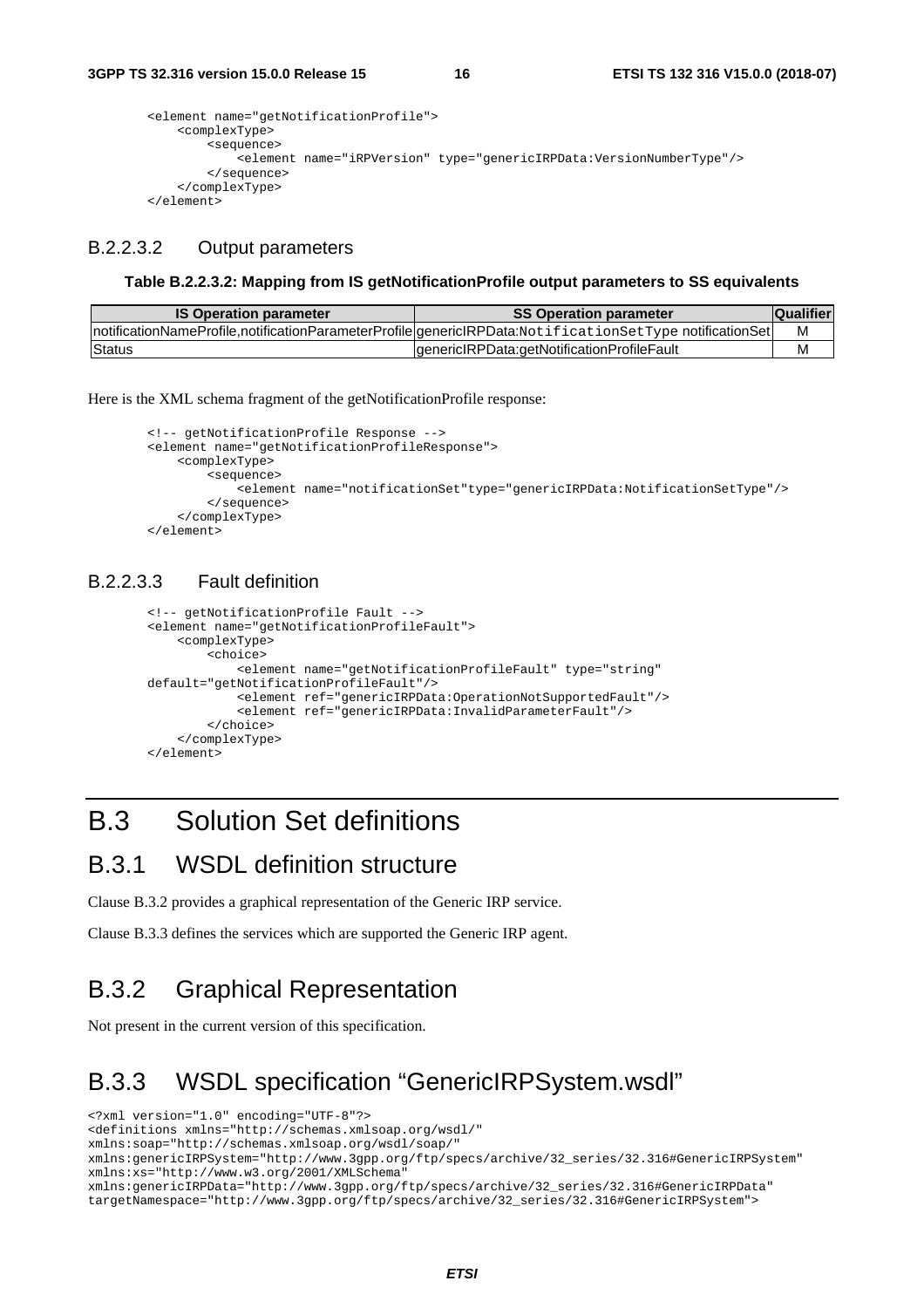#### **3GPP TS 32.316 version 15.0.0 Release 15 17 ETSI TS 132 316 V15.0.0 (2018-07)**

```
 <types> 
         <schema 
targetNamespace="http://www.3gpp.org/ftp/specs/archive/32_series/32.316#GenericIRPData" 
xmlns="http://www.w3.org/2001/XMLSchema"> 
              <element name="OperationNotSupportedFault" type="string"/> 
              <element name="InvalidParameterFault" type="string"/> 
              <simpleType name="VersionNumberType"> 
                 -<br><restriction base="string"/>
              </simpleType> 
              <complexType name="VersionNumberSetType"> 
                  <sequence> 
                       <element name="versionNumber" type="genericIRPData:VersionNumberType" 
maxOccurs="unbounded"/> 
                  </sequence> 
              </complexType> 
              <complexType name="ParameterSetType"> 
                  <sequence> 
                       <element name="parameterName" type="string" maxOccurs="unbounded"/> 
                  </sequence> 
              </complexType> 
              <complexType name="OperationType"> 
                  <sequence> 
                       <element name="operationName" type="string"/> 
                      <element name="parameterSet" type="genericIRPData:ParameterSetType"/> 
                  </sequence> 
              </complexType> 
              <complexType name="OperationSetType"> 
                  <sequence> 
                      <element name="operation" type="genericIRPData:OperationType" 
maxOccurs="unbounded"/> 
                  </sequence> 
              </complexType> 
              <complexType name="NotificationType"> 
                  <sequence> 
                       <element name="notificationName" type="string"/> 
                       <element name="parameterSet" type="genericIRPData:ParameterSetType"/> 
                  </sequence> 
              </complexType> 
              <complexType name="NotificationSetType"> 
                  <sequence> 
                       <element name="notification" type="genericIRPData:NotificationType" 
maxOccurs="unbounded"/> 
                  </sequence> 
              </complexType> 
              <!-- getIRPVersion Request --> 
              <element name="getIRPVersion"/> 
              <!-- getIRPVersion Response --> 
              <element name="getIRPVersionResponse"> 
                  <complexType> 
                      <sequence> 
                          <element name="versionNumberSet" 
type="genericIRPData:VersionNumberSetType"/> 
                      </sequence> 
                  </complexType> 
              </element> 
              <!-- getIRPVersion Fault --> 
              <element name="getIRPVersionFault"> 
                  <complexType> 
                      <choice> 
                           <element name="getIRPVersionFault" type="string"/> 
                      </choice> 
                  </complexType> 
              </element> 
              <!-- getOperationProfile Request --> 
              <element name="getOperationProfile"> 
                  <complexType> 
                      <sequence> 
                         -<br>-<element name="iRPVersion" type="genericIRPData:VersionNumberType"/>
                      </sequence> 
                  </complexType> 
              </element> 
              <!-- getOperationProfile Response --> 
              <element name="getOperationProfileResponse"> 
                  <complexType> 
                       <sequence> 
                           <element name="operationSet" type="genericIRPData:OperationSetType"/> 
                      </sequence> 
                  </complexType>
```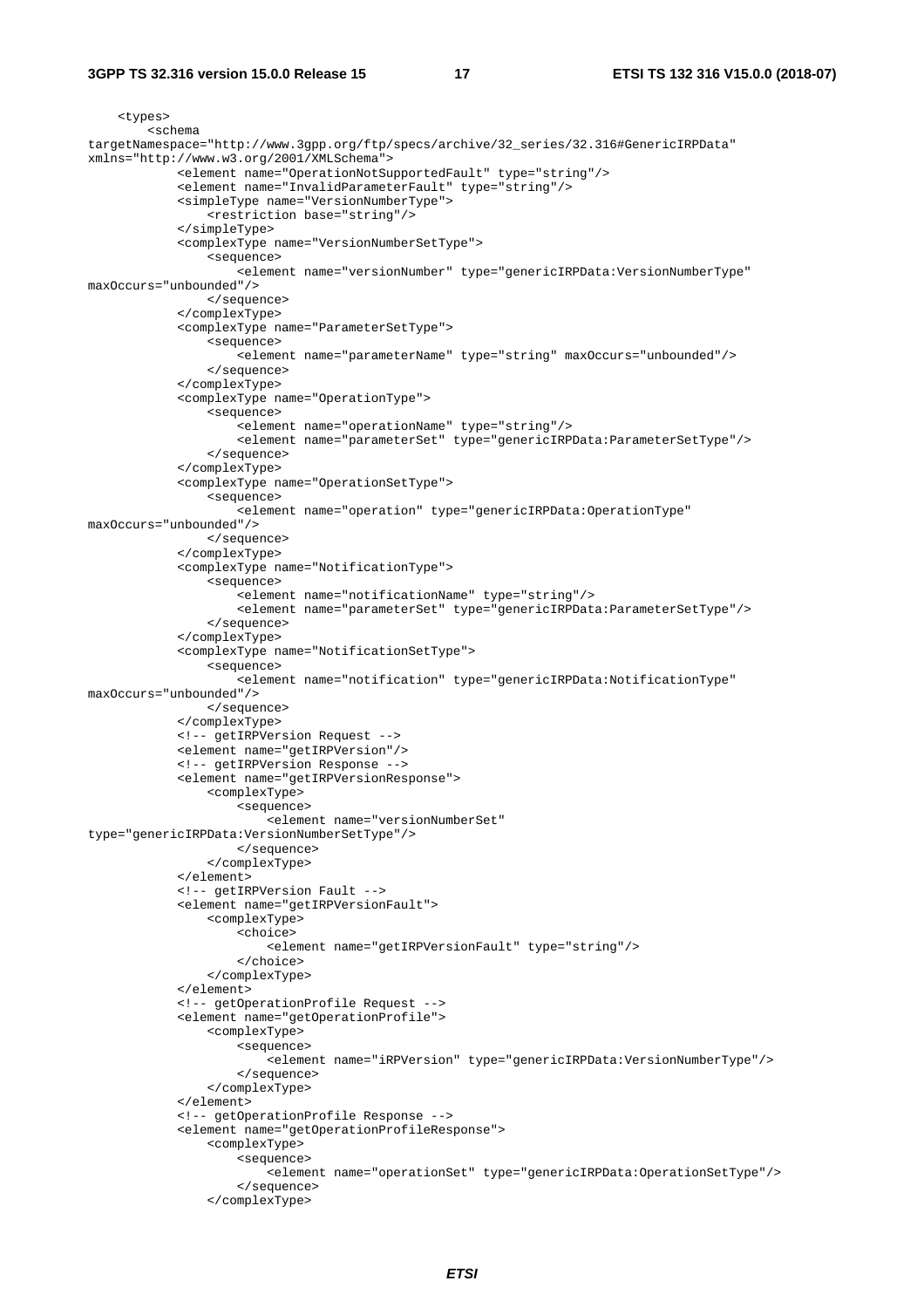```
 </element> 
              <!-- getOperationProfile Fault --> 
              <element name="getOperationProfileFault"> 
                  <complexType> 
                      <choice> 
                          <element name="getOperationProfileFault" type="string"/> 
                           <element ref="genericIRPData:OperationNotSupportedFault"/> 
                          <element ref="genericIRPData:InvalidParameterFault"/> 
                      </choice> 
                  </complexType> 
             </element> 
              <!-- getNotificationProfile Request --> 
              <element name="getNotificationProfile"> 
                  <complexType> 
                      <sequence> 
                         .<br><element name="iRPVersion" type="genericIRPData:VersionNumberType"/>
                      </sequence> 
                  </complexType> 
             </element> 
              <!-- getNotificationProfile Response --> 
             <element name="getNotificationProfileResponse"> 
                  <complexType> 
                      <sequence> 
             <element name="notificationSet" type="genericIRPData:NotificationSetType"/> 
     </sequence> 
                  </complexType> 
              </element> 
              <!-- getNotificationProfile Fault --> 
             <element name="getNotificationProfileFault"> 
                  <complexType> 
                      <choice> 
                           <element name="getNotificationProfileFault" type="string"/> 
                           <element ref="genericIRPData:OperationNotSupportedFault"/> 
                          <element ref="genericIRPData:InvalidParameterFault"/> 
                      </choice> 
                  </complexType> 
              </element> 
         </schema> 
     </types> 
     <message name="getIRPVersionRequest"> 
         <part name="parameter" element="genericIRPData:getIRPVersion"/> 
     </message> 
     <message name="getIRPVersionResponse"> 
         <part name="parameter" element="genericIRPData:getIRPVersionResponse"/> 
     </message> 
     <message name="getIRPVersionFault"> 
         <part name="parameter" element="genericIRPData:getIRPVersionFault"/> 
     </message> 
     <message name="getOperationProfileRequest"> 
         <part name="parameter" element="genericIRPData:getOperationProfile"/> 
     </message> 
     <message name="getOperationProfileResponse"> 
         <part name="parameter" element="genericIRPData:getOperationProfileResponse"/> 
     </message> 
     <message name="getOperationProfileFault"> 
         <part name="parameter" element="genericIRPData:getOperationProfileFault"/> 
     </message> 
     <message name="getNotificationProfileRequest"> 
         <part name="parameter" element="genericIRPData:getNotificationProfile"/> 
     </message> 
     <message name="getNotificationProfileResponse"> 
         <part name="parameter" element="genericIRPData:getNotificationProfileResponse"/> 
     </message> 
     <message name="getNotificationProfileFault"> 
         <part name="parameter" element="genericIRPData:getNotificationProfileFault"/> 
     </message> 
     <portType name="GenericIRPPortType"> 
         <operation name="getIRPVersion"> 
             <input message="genericIRPSystem:getIRPVersionRequest"/> 
              <output message="genericIRPSystem:getIRPVersionResponse"/> 
             <fault name="getIRPVersionFault" message="genericIRPSystem:getIRPVersionFault"/> 
         </operation> 
         <operation name="getOperationProfile"> 
             <input message="genericIRPSystem:getOperationProfileRequest"/> 
              <output message="genericIRPSystem:getOperationProfileResponse"/> 
             <fault name="getOperationProfileFault" 
message="genericIRPSystem:getOperationProfileFault"/> 
         </operation>
```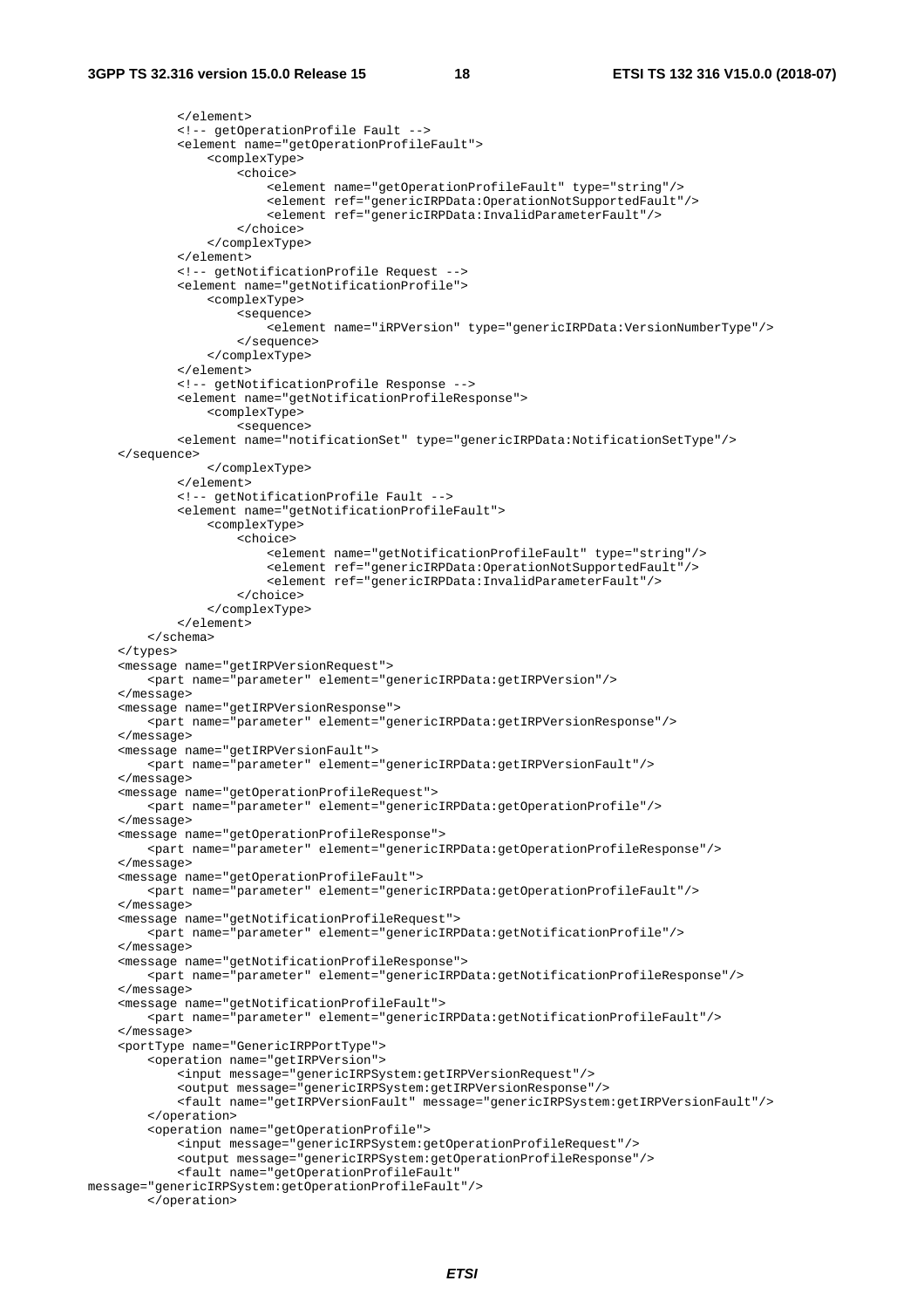#### **3GPP TS 32.316 version 15.0.0 Release 15 19 ETSI TS 132 316 V15.0.0 (2018-07)**

```
 <operation name="getNotificationProfile"> 
              <input message="genericIRPSystem:getNotificationProfileRequest"/> 
              <output message="genericIRPSystem:getNotificationProfileResponse"/> 
              <fault name="getNotificationProfileFault" 
message="genericIRPSystem:getNotificationProfileFault"/> 
         </operation> 
     </portType> 
     <binding name="GenericIRPBinding" type="genericIRPSystem:GenericIRPPortType"> 
         <soap:binding style="document" transport="http://schemas.xmlsoap.org/soap/http"/> 
         <operation name="getIRPVersion"> 
             <soap:operation 
soapAction="http://www.3gpp.org/ftp/specs/archive/32_series/32.316#getIRPVersion" style="document"/> 
              <input> 
                  <soap:body use="literal"/> 
              </input> 
              <output> 
                  <soap:body use="literal"/> 
              </output> 
              <fault name="getIRPVersionFault"> 
                 <soap:fault name="getIRPVersionFault" use="literal"/> 
              </fault> 
         </operation> 
         <operation name="getOperationProfile"> 
              <soap:operation 
soapAction="http://www.3gpp.org/ftp/specs/archive/32_series/32.316#getOperationProfile" 
style="document"/> 
              <input> 
                  <soap:body use="literal"/> 
              </input> 
              <output> 
                  <soap:body use="literal"/> 
              </output> 
              <fault name="getOperationProfileFault"> 
                  <soap:fault name="getOperationProfileFault" use="literal"/> 
             \epsilon/fault>
         </operation> 
         <operation name="getNotificationProfile"> 
              <soap:operation 
soapAction="http://www.3gpp.org/ftp/specs/archive/32_series/32.316#getNotificationProfile" 
style="document"/> 
              <input> 
                  <soap:body use="literal"/> 
              </input> 
              <output> 
                  <soap:body use="literal"/> 
              </output> 
              <fault name="getNotificationProfileFault"> 
                  <soap:fault name="getNotificationProfileFault" use="literal"/> 
              </fault> 
         </operation> 
     </binding> 
</definitions>
```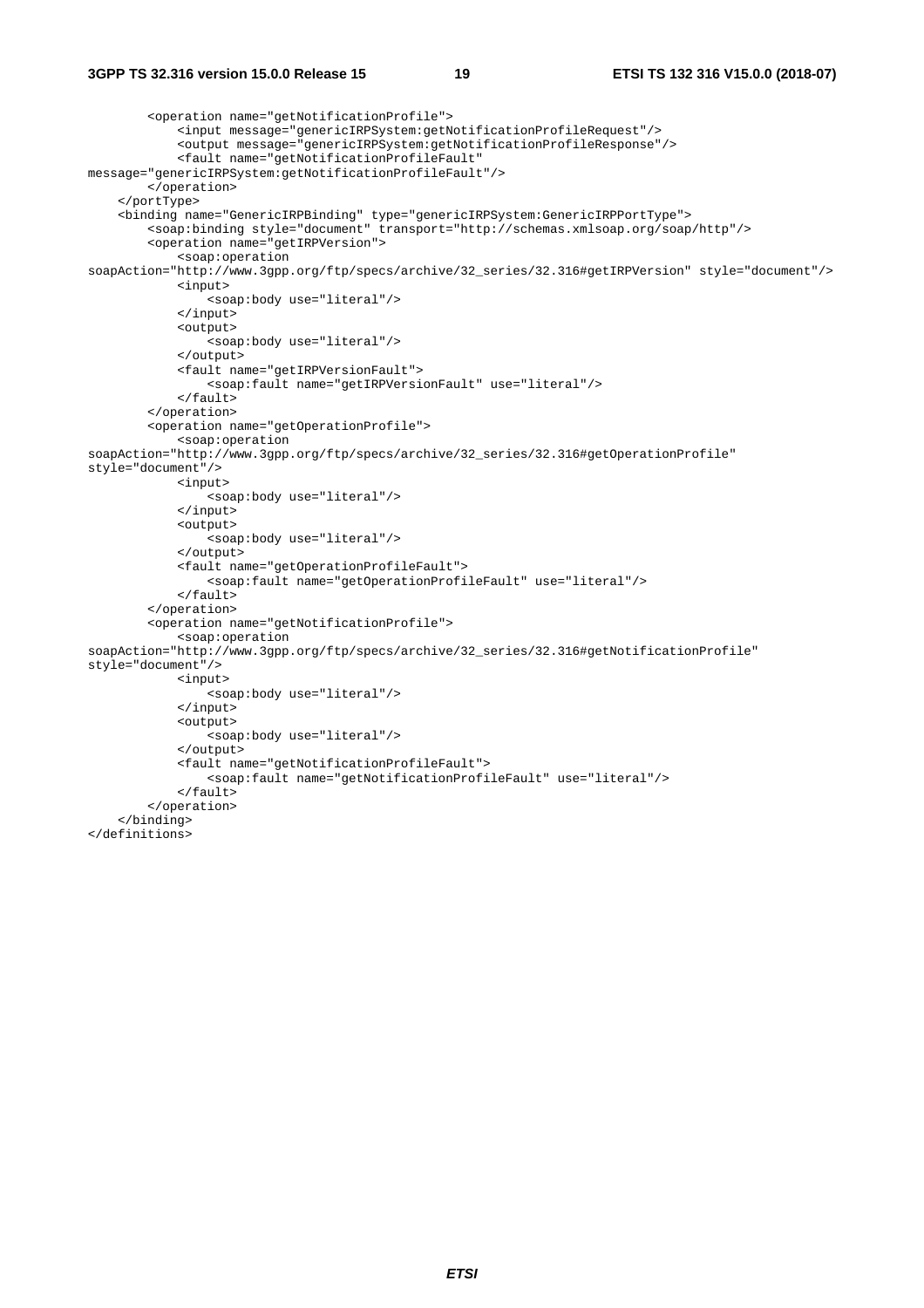# Annex C (informative): Change history

| <b>Change history</b> |                |             |           |     |     |                                                                                             |                    |
|-----------------------|----------------|-------------|-----------|-----|-----|---------------------------------------------------------------------------------------------|--------------------|
| Date                  | <b>Meeting</b> | <b>TDoc</b> | <b>CR</b> | Rev | Cat | <b>Subject/Comment</b>                                                                      | <b>New version</b> |
| 2010-05               | <b>SA-48</b>   | SP-100272   |           |     |     | Presentation to SA for information and<br>approval                                          | 1.0.0              |
| 06-2010               | <b>SA-48</b>   | $-$         | --        | --  |     | Publication                                                                                 | 10.0.0             |
| 09-2012               | SA-57          |             |           |     |     | Automatic upgrade from previous Release<br>version 10.0.0                                   | 11.0.0             |
| 09-2014               | SA-65          | SP-140559   | 001       |     |     | Update the link from Solution Set to<br>Information Service due to the end of Release<br>12 | 12.0.0             |
| 2016-01               |                |             |           |     |     | Update to Rel-13 version (MCC)                                                              | 13.0.0             |
| 2016-06               | SA#72          | SP-160407   | 0002      |     | F   | Update the link from IRP Solution Set to IRP<br><b>Information Service</b>                  | 13.1.0             |
| 2017-03               | SA#75          |             |           |     |     | Promotion to Release 14 without technical<br>change                                         | 14.0.0             |
| 2017-06               | SA#76          | SP-170502   | 0003      |     | F   | Update the link from IRP Solution Set to IRP<br><b>Information Service</b>                  | 14.1.0             |
| 2018-06               |                |             |           |     |     | Update to Rel-15 version (MCC)                                                              | 15.0.0             |